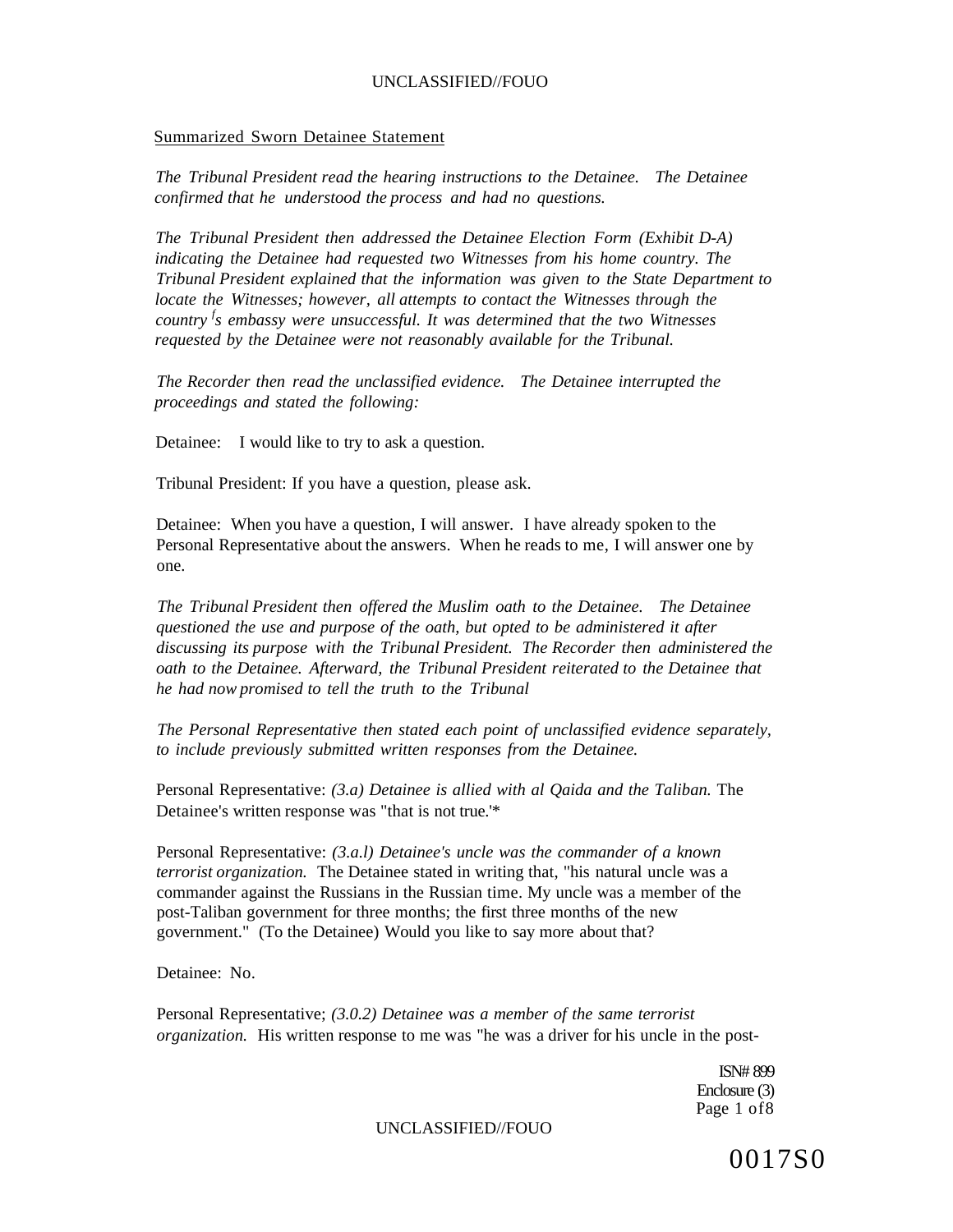Taliban government also for just three months. Then he worked in a gas/oil store." Do you want to say more about that?

Detainee: That's correct; 1 was working in a store. Before the government of Karzai, I was working in the same store, and after that, I was working in the same store.

Personal Representative: Do you want to say any more about that?

Detainee: No.

Personal Representative: *(3.0.3) Detainee worked for this known terrorist organization as an operator on the communications system.* His response in our discussion was, "No; not true. I was not an operator on any communications systems in Kandahar." Would you like to say more about that?

Detainee: No.

Personal Representative: *(3.a.4) The terrorist organization is led by an individual that has been found to be allied with al Qaida and the Taliban,* When we discussed this, he stated, "there was no proof, even during Russian times. The only membership was his uncle who worked with the Karzai government. He knows no individual that has been allied or a member of the Taliban."

Personal Representative: *(3.a.5) This terrorist organization is led by an individual who was formally designated by the U.S. Government as a "Specially Designated Global Terrorist."* His response was, "I do not know this individual." Do you want to say more?

Detainee: No.

Personal Representative: *(3.a.6) Upon capture, numerous weapons were found on the Detainee's family orchard to include two tanks, rockets, Kalashnikovs and other guns.* In his response he stated, "Not true. Afghanis captured me on my motorcycle at the bazaar. They took ray money and motorcycle, and turned me over to the Americans. I took the Americans to my store and my house. I did live in the family house we were renting. I know nothing about tanks, rockets or Kalashnikovs. I spent one month in jail in Kabul and one month in Bagram." Is there anything else you wish to say (about this point)?

Detainee: No.

Personal Representative: *(S.a. 7) A search of the Detainee's house revealed receipts and paperwork showing a transfer of weapons, including Kalashnikov rifles, a rocket and three machine guns, from his uncle to another individual.* His response during our meeting was, "this was a lie; there were no weapons in the house, just receipts and paperwork. These showed the weapons were given back to the government. They

> ISN# 899 Enclosure (3) Page 2 of 8 001791

UNCLASSIFIED//FOUO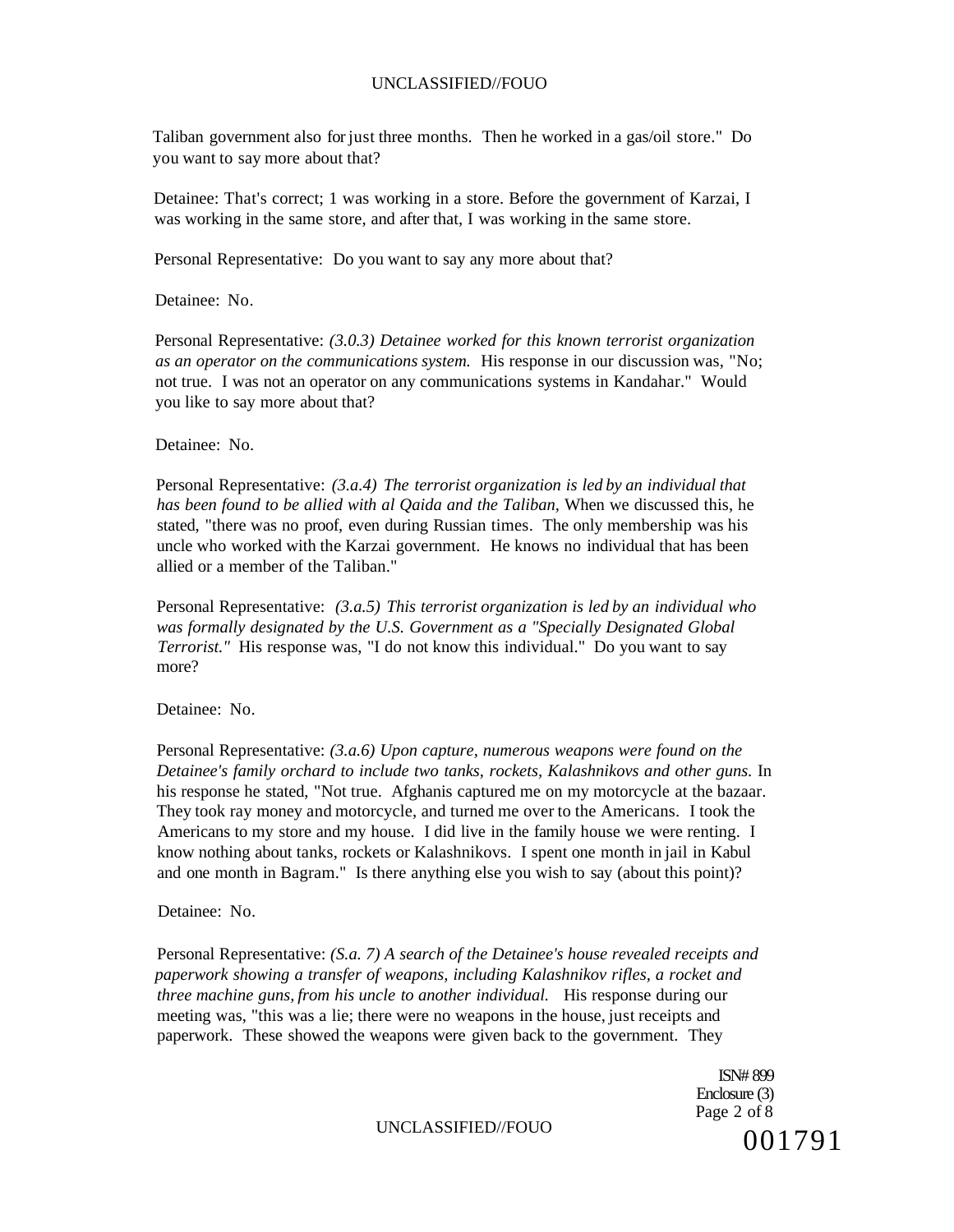searched these receipts in Kabul, and found a commander named (inaudible), who took the weapons and gave them to another commander named (inaudible). This showed the weapons were given back to the government." Is there anything else you want to say about that?

Detainee: No.

Personal Representative: *(3.0,8) The Detainee was also found with a fifty-meter spool of detonation cord.* In our discussion, he said, "wires are pretty much everywhere. When homes were looted, I saw the wire on the street and took it. I took it to use for electricity wire for my home for lighting, and other wire left over I threw it in the yard where it was found." Would you like to say more?

Detainee: No.

Personal Representative: That concludes our statement. Do you have anything else to add?

Detainee: 1 will give now an explanation about each allegation. For number one, I never was a member of them, never allied with them; I was an enemy of them. For the second one, my uncle or cousin was no commander of a terrorist organization. If Karzai is a terrorist, then my uncle is also a terrorist. If this is true, then my mother, brother, cousin and uncle are also. If Karzai was Taliban then my uncle is. Only my uncle worked for the Karzai government. Fifteen years ago, everybody was working for HIG during the time of the Russians; (if this is true) then all of Afghanistan is terrorists. All of Afghanistan belonged to this group fifteen years ago. All I did was drive a car that belonged to the Karzai government because they paid me to drive a government car. Number three; I did not work as a communications operator. I showed the Americans my store and my house. They searched and they did not find any evidence, or telephones; just the documents. Number four; do you know when and how? I spent only three months for the Karzai government. How and when are they a terrorist group? Five, the American government says they are a terrorist organization. How does the American government stamp anybody or anyone as a terrorist? What evidence do you have to prove this is a terrorist group? They say they found tanks, rockets and others guns. What kind of evidence do you guys have? The day and time other Afghans turned me over to the Americans, I took them to my store and house. They searched everything in my home and my store and only found one empty bullet (empty shell of Kalashnikov). If there's not but one empty shell, then forget the whole thing. They have some evidence or paper to transfer a Kalashnikov. Those receipts belong to my uncle when he did Karzai government work. When my uncle quit or resigned the job, the weapon was returned back to the government. That was the reason I kept the receipt; it was for records and for proof. If someone asks in the future what happened, then I would have a receipt for the weapon. The receipt would tell the time the weapon was given back to the government. That was the only reason, nothing else. Eight, there were areas close to our house that belonged to Arabs. At that time, all the Arabs escaped; some people grabbed chairs,

ISN# 899 Enclosure (3) Page 3 of 8 UNCLASSIFIED//FOUO  $^{\sim}$   $^{\sim}$   $^{\sim}$   $^{\sim}$ 001792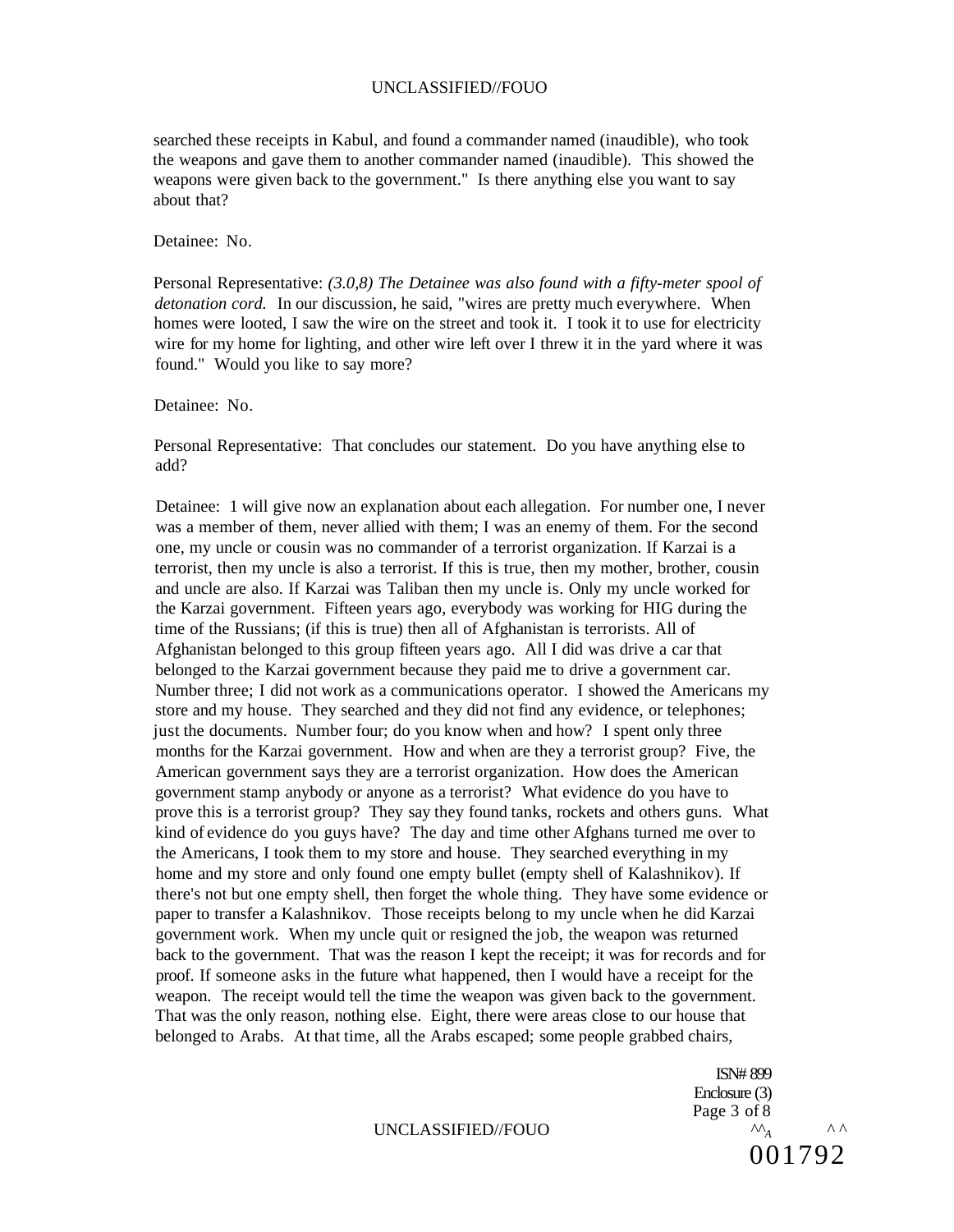tables, anything they could find. I found some wire to use for my electricity. Houses are close together; you could walk from the top of one house to the other. I don't know who threw the wire into the street I don't know who left the wire there. One more thing: I was never involved with any terrorist group, and I never witnessed a terrorist group, I only helped out the American government. I think for this reason, my enemy put me in trouble. There were two times when there were operations by the Americans against al Qaida. I was the one that helped take them to this area where they were. I still think people associated with al Qaida turned me in because I helped the Americans. Maybe this is the reason. Still, people in the new government associate with al Qaida. If anybody is against al Qaida, they find an excuse to put you in trouble. That time after they stole my bike, they took my money and took away my store. They didn't take me from another country; they took me from my own business. It's up to you guys of my judgment. Also, I have no association with my uncle. He has his own house and life. I have my own house and life. There is no connection. He is almost 20-25 years in Pakistan, and I live in Afghanistan. He only came to Afghanistan for three months to work for the Karzai government, and they paid me to drive the car. The Taliban killed my uncle's brother. He was never in Afghanistan because he was afraid of the Taliban. Maybe that's the reason he left the country after three months; he left the job. To my knowledge, my enemy possibly found out about the receipt of the weapon. There's no more HIG, especially in Kandahar; that was a long, long time ago, about 15 years ago. The only government in power is Karzai. There are no other people or organization. That's ail I will say.

Tribunal President: We may have some questions for you, but does that complete your statement?

Detainee: Yes.

Tribunal President: Thank you for your testimony.

#### *At this time, the Tribunal President allowed the Personal Representative and the Tribunal Members to ask questions.*

Personal Representative; Referencing (3.a.6) the tanks and the equipment found on that property; did you live there on that property?

Detainee: No.

*Tribunal Members' Questions to Detainee;* 

Q: There were some things I would like to clarify. There was mention of your grandfather; does he have anything to do with any of this?

A: My mother's brother only.

ISN# 899 Enclosure (3) Page 4 of 8

UNCLASSIFIED//FOUO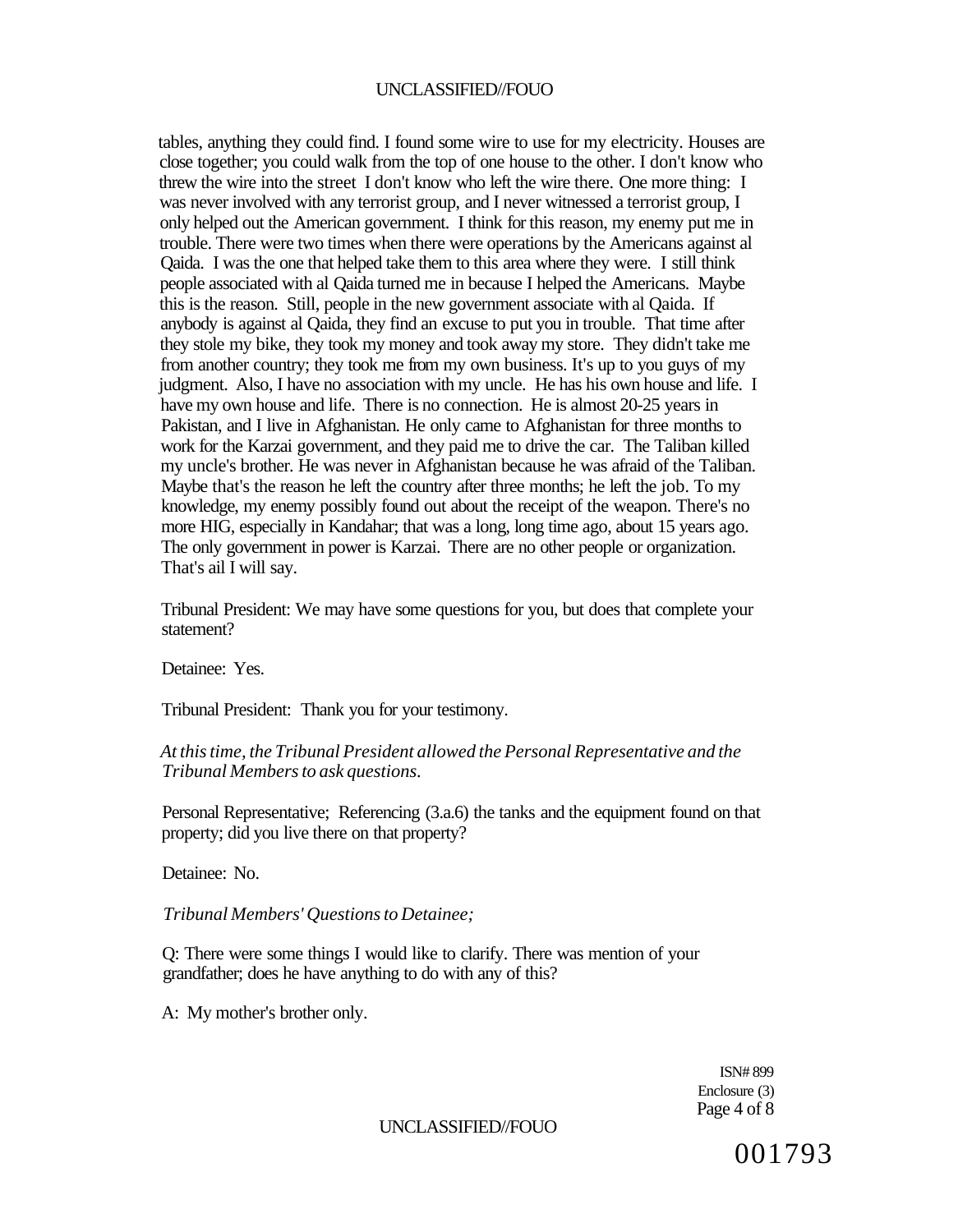Q: Did your uncle have some position of responsibility with HIG?

A: No. He was only in contact with the Karzai government Fifteen years ago he was with HIG.

Q: When we talk about this organization, it is HIG that we are talking about, there is no other?

A: There's another organization also under Rabbani or Sayyaf. I don't remember all of the names.

Q: As we understand it, it would be Hezb-e Islami Gulbuddin, is that the correct name for the organization?

A: There's only one person by this name. After I saw him in some pictures, we know that fifteen years ago there were three groups led by Hekmatyar, Rabbani and Sayyaf. Sometimes you heard on the radio which group belonged to whom.

Q: The original purpose of this group was to resist the Russian occupation of Afghanistan?

A: Yes.

Q: After the Russians left, what was the purpose of the group then?

A: When the Russians left, they fought each other.

Q: When they are speaking about you being an operator of communications equipment, do you know what they are talking about?

A: People can say anything and don't have to have a reason. They robbed me, took my money and took my bike; they have to find something to put on me for an excuse. If I turn to the Americans, I have to find something. The true thing is if anybody turns in anybody, they have to find something. It is just nonsense.

Q: So you don't have any special training or expertise with communications?

A: Never. I barely read or write Pashtu or Farsi. I never did have any training.

Q: Before you came to the camp, what was your occupation in Afghanistan?

A: I had my own store; I was in the business of oil and petrol. I don't know why they did not find the evidence; they must not have looked. Still, my brother is running the business. I don't know why they don't find this place. My brother was also arrested with me, but he was released, and sends me letters from the store address.

> ISN# 899 Enclosure (3) Page 5 of 8

UNCLASSIFIED//FOUO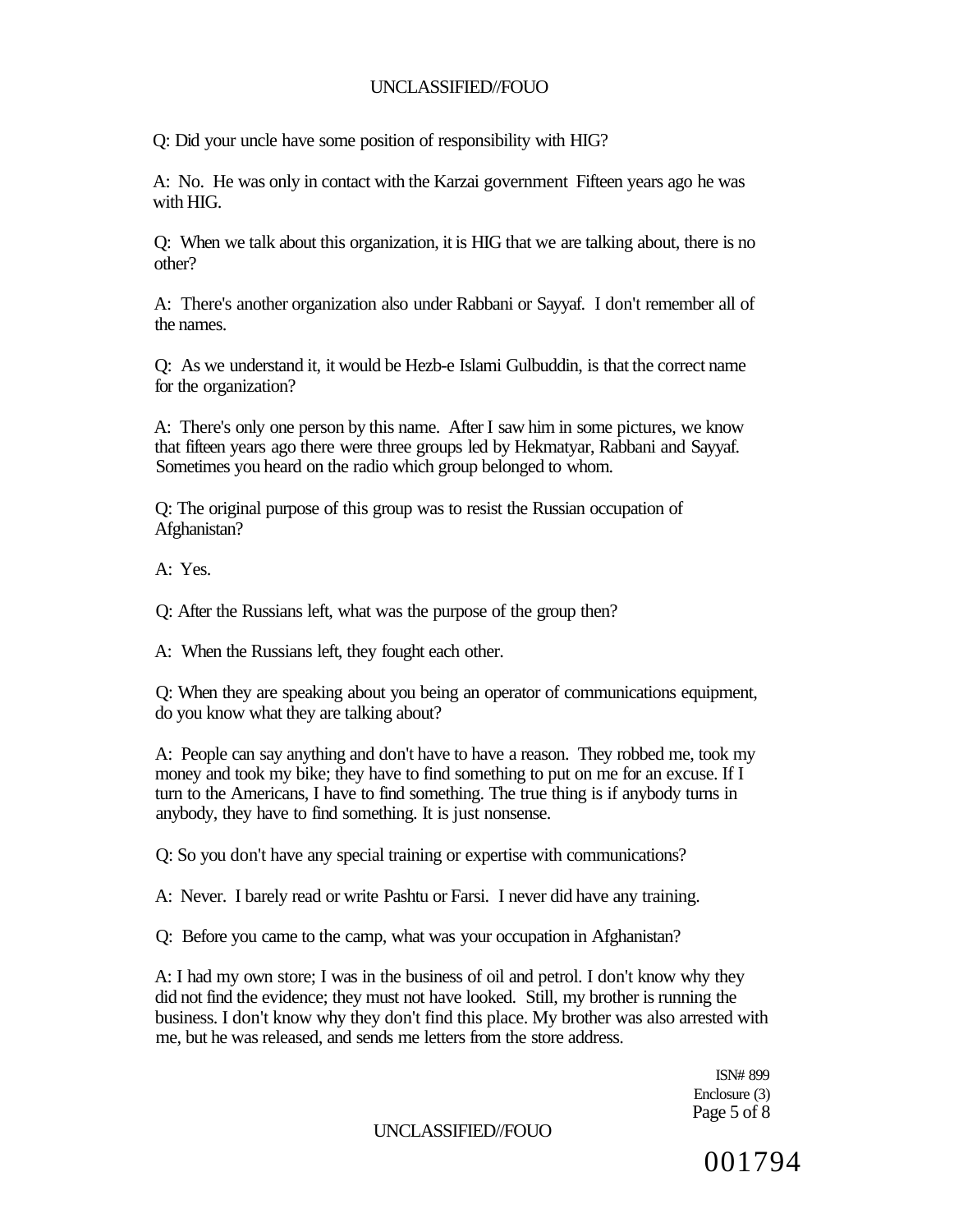Q: Was he sent here for the same reason as you?

A: Yes, for the same thing. In one month, they tied our hands and left us hanging like this for one month. They put us in a small box. The same people still exist and work for the government. Maybe these people did not look for the evidence. Why didn't they find it? They don't want to look. There is a military officer that is still the existing police chief in Kandahar City. He can be found easily. They don't want the whole truth. Our embassy or state ministry, I think they are lying.

Q: Do you have any idea why your brother was released, but not you?

A: I was hoping they'd release me too, because they found nothing. For some reason, they didn't release me, only my brother. Maybe it was those people because I helped the Americans.

Q: The gas and oil store; how long did you have that business?

A: The store was for rent. Anyone can rent it for business. I had it since the Taliban was in power.

Q: How long was that?

A: Three years of Taliban times, and three years since until now; about 6 years.

Q: Before that, what was your occupation?

A: I had a farm with fruit. At one time, there was a drought and no water and no profit, so I came to the city for the store or business to support my family.

Q: And this was the same family orchard that we were talking about earlier?

A: Yes, it was my home. One of the reasons I came from there to the city, was because the Taliban would ask anyone that had a garden for money. If you had no money, then you must give up a person to join the Taliban. The last time they asked for money or for a person, they took me by force for two months. Then I said, please let me go, and I gave them my entire garden and went to the city.

Q: At the store, did they (the Taliban) ask for money or people, too?

A: They came and forced me into jail. They physically abused me. I gave them the garden. I said, that is not my garden anymore. The garden is yours. Maybe if I just said forget it, they wouldn't bother me anymore.

Q: So they didn't do the same thing to you at the store that they did to you at the orchard?

> ISN# 899 Enclosure (3) Page 6 of 8

UNCLASSIFIED//FOUO  $Ooi7$ :s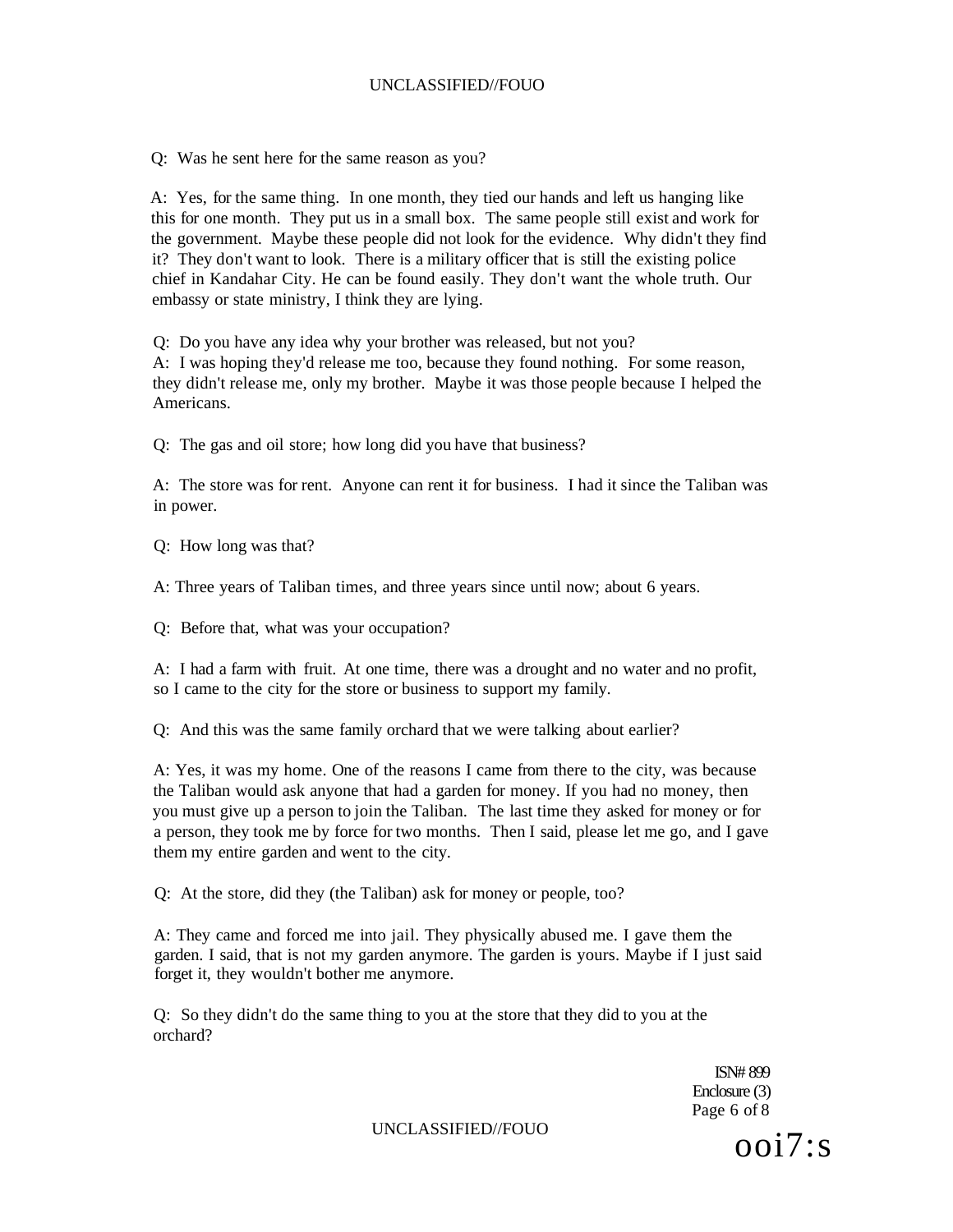A: No. I gave them the garden. When I gave them the whole thing, they didn't bother me anymore.

Q: Do you have personal enemies that you believe may have made these accusations against you?

A: I think I had one because when I helped the Americans, they didn't like that. When the Americans and I went to some houses of some people that work for the Karzai government, they saw me and got me into trouble. The Taliban is my uncle's enemy, and they turned against one uncle and killed him. This is common sense, that when you want revenge, give some money to someone, and the money will help get them into trouble. Money will do anything you want.

Q: Did someone actually say that to you, that if you gave them some money (to them) that they wouldn't give you to the Americans?

A: First of all, an enemy can make money on you and sell you. Another thing, if I have money, then 1 can rum you over to Americans. Before that, he asked me for dollars, and he took money from my store with the keys he took from me for the box; he also took the money because it wasn't with me and also took my bike. The whole thing was for money. That was enough to find some reason and put my name on the paper. How come in the heart of the city, I'm working day and night undisturbed? Anywhere hiding could be terrorists, but the government is always watching. They could be hiding anywhere. My store and my house are close; 50 meters around me are military personnel all the time. Around me are government people always watching or guarding something.

Q: Besides the HIG, were you ever affiliated with any other group, or did you have a position of responsibility with them?

A: For personal needs, I never did answer to HIG. Fifteen years ago I never did, and I never did again or with anybody. The only time I did was when Karzai came to power, I did for three months, because I was happy, but they turned their backs on us. I was hoping and wishing and looking forward to Americans to come here and better our life and better our country, I don't know how I ended up in Cuba, A lot of people everywhere out there lie, from A to Z against each other for power and money against their enemy.

Tribunal Member: Thank you very much. I don't have anything else right now.

*At this time, the Tribunal President asked the Detainee if he had anything else to add. The Detainee replied that he believed he had explained the whole story completely. The Tribunal President explained the remainder of the Tribunal process to the Detainee, at which time the Detainee interrupted to inquire as to when he would be* 

> ISN# 899 Enclosure (3) Page 7 of 8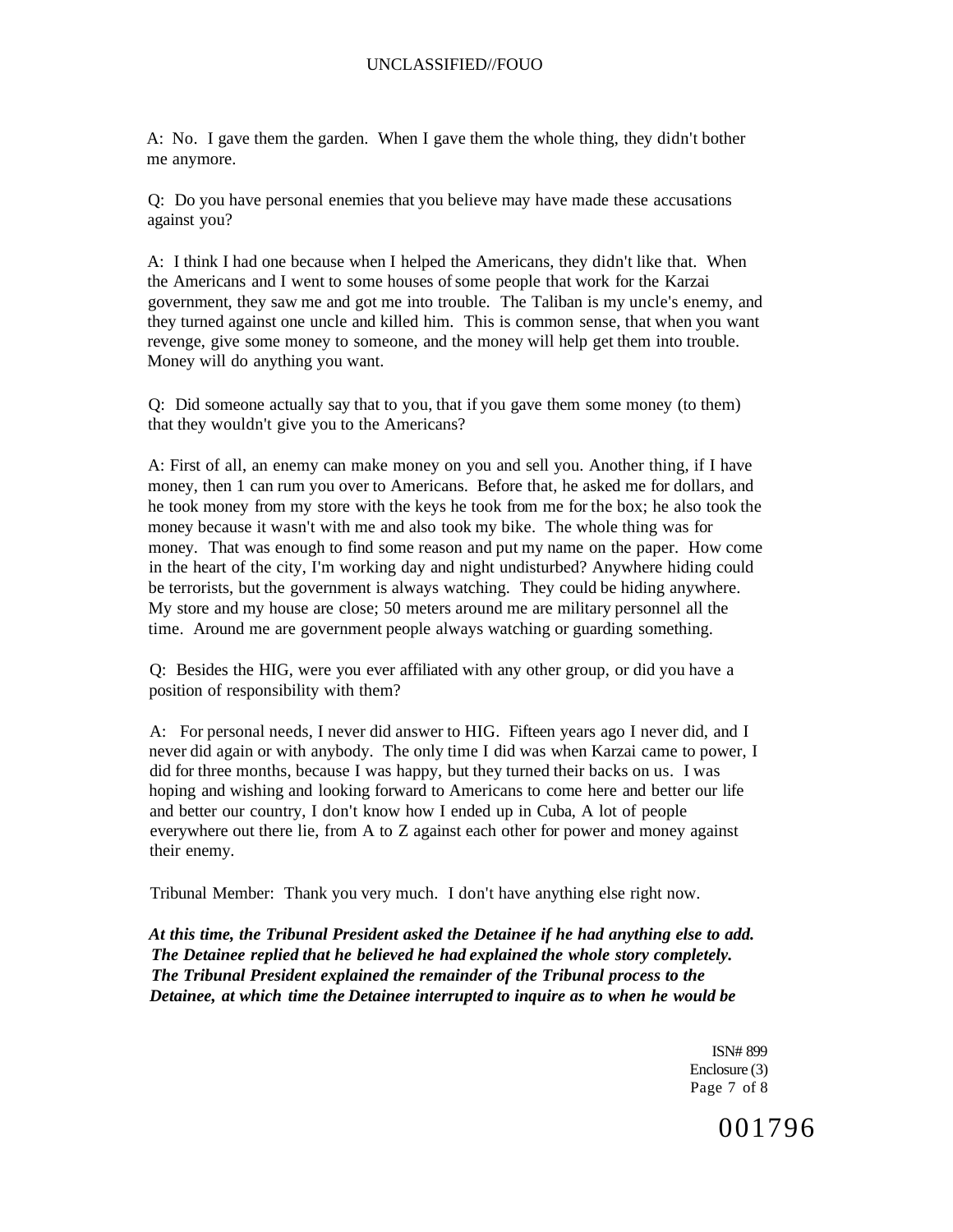*notified of the results. The Tribunal President replied that it would take 30-60 days for review by the convening authority, and adjourned the open session.* 

# **AUTHENTICATION**

I certify the material contamed in this transcript is a true and accurate summary of the testimony given during the proceedings.



Colonel, U.S. Marine Corps Tribunal President

> ISN# 899 Enclosure (3) Page 8 of 8

UNCLASSIFIED//FOUO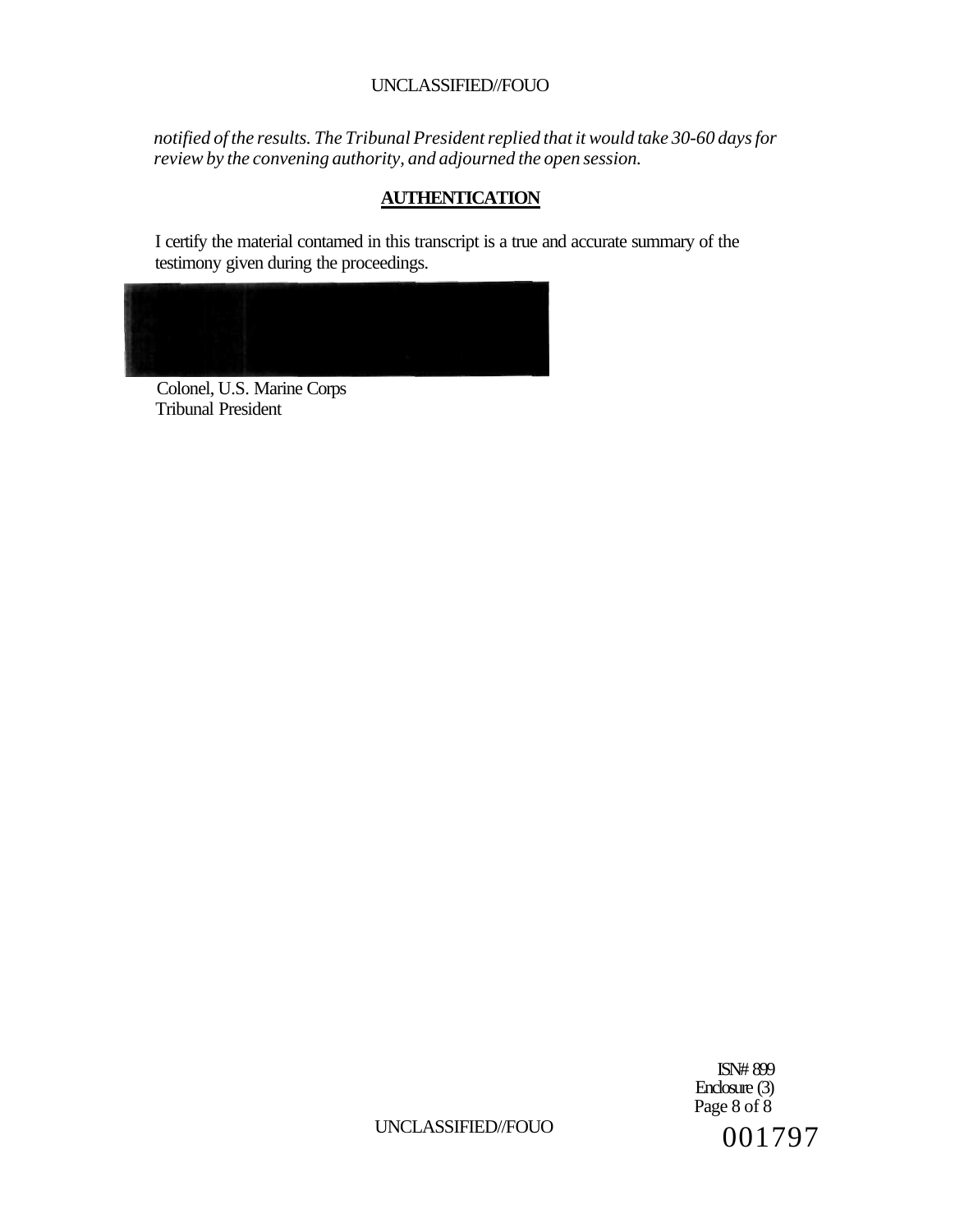#### Summarized Unsworn Detainee Statement

*The Tribunal President read the Hearing Instructions to the Detainee and confirmed that the Detainee understood and had no questions.* 

*The Personal Representative presented the Detainee Election Form (Exhibit D-A) to the Tribunal, The Personal Representative presented the Tribunal Exhibits D-B through D-D on behalf of the Detainee.* 

*The Recorder presented the Unclassified Summary of Evidence (Exhibit R-l) to the Tribunal and gave a brief description of its contents. The Recorder also presented R-2 to the Tribunal as evidence,* 

*The Recorder confirmed that he had no further unclassified evidence or witnesses and requested a closed Tribunal session to present classified evidence.* 

*The Tribunal President confirmed that the Detainee had no documents that he wished to present to the Tribunal as per the Detainee Election Form. The Tribunal President also confirmed that the Detainee requested to have two on island witneses participate in the Tribunal on his behalf* 

*The Recorder administered the Muslim oath to the Detainee.* 

#### Summarized Sworn Detainee Statement

*The Tribunal President opened the Tribunal to the Detainee to make his statement with the assistance of his Personal Representative.* 

Detainee: In the name of Allah my name is Kadir Khandan, resident of Khowst, Afghanistan.

*3.a. The detainee is a member of forces associated with the Taliban.* 

Since the creation of Taliban in 1996, my first allegation is that I had relationships with Taliban forces. Since 1996, from day one, I was against the era of Taliban and I have written and physically, and full evidence from that day until this day in this camp in writing and I can talk about it too that what I said was all true that I was not apart of Taliban.

In the whole Afghanistan where I lived and all 28 states, if one person says or has a small piece of paper that I am in any possible way related to Taliban, supported the Taliban, then everything that you have against me is true.

I wanted to add to this particular accusation a little more. Whoever put these chains on me they have to look at their evidence. I want to see their evidence and they can compare it to the evidence that I have. Whether they are saying that I have ties with Taliban and I

ISN#831 Enclosure (3) Page 1 of 18

#### UNCLASSIFIED//FOUO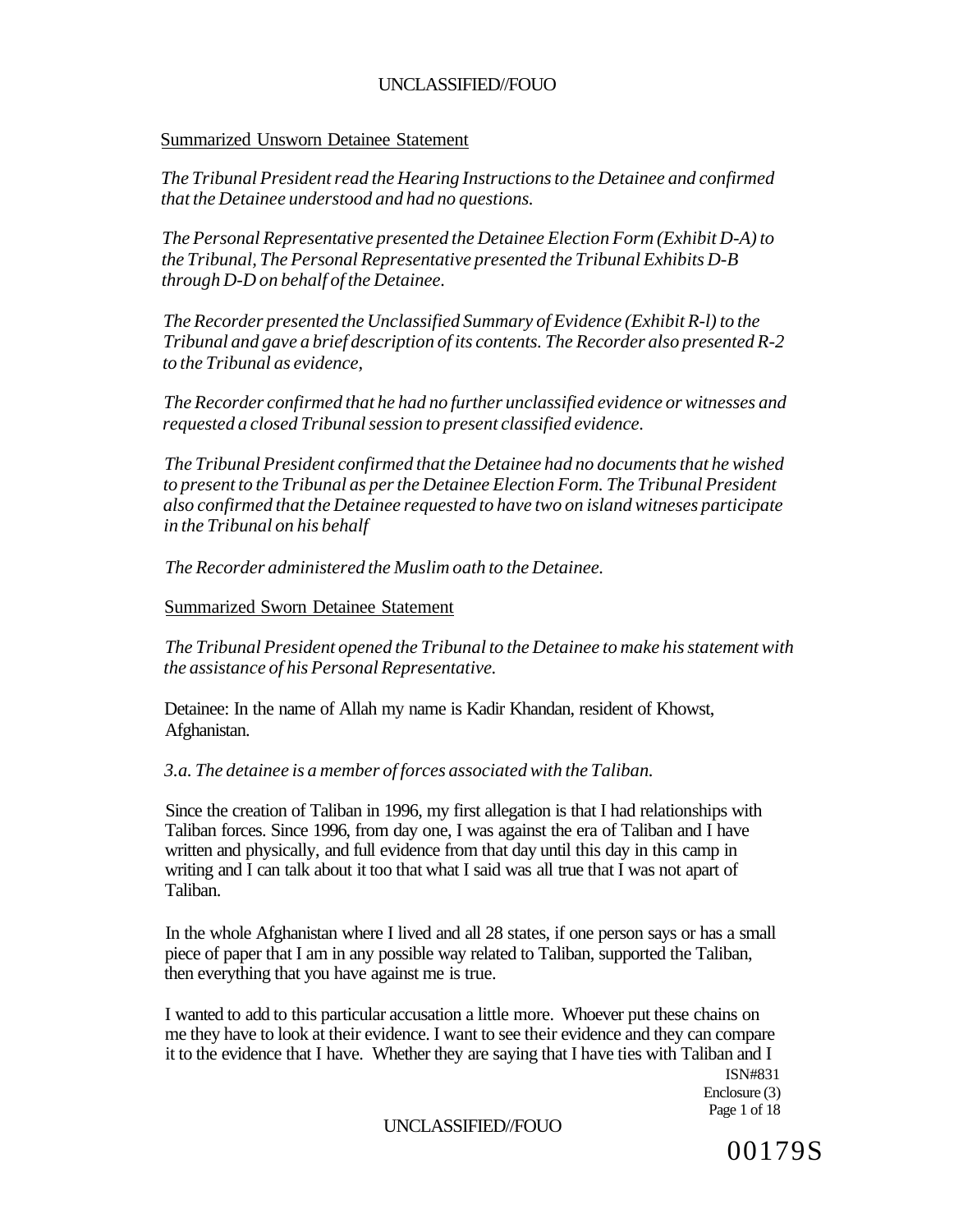am saying that I did not have ties with Taliban. We have to confront this evidence of which one will win the battle that way.

If there is any way possible for me to be able to pursue my own case, any kind of evidence that you want I am capable of arranging that and present it to you.

#### *3.a. 1. The detainee was captured in the company of Jan Baz, the nephew of Pacha Khan.*

From day one that I was captured, it is amazingly clear that I have announced Jan Baz, referring to question number one, at this camp, that I am enemy number one of Jan Baz and Pacha Khan. I have not actually got caught together with Jan Baz. Actually Jan Baz was caught four months after me. I saw him four months later in Bagram, that he was then caught. I can prove this with physical evidence and also with more explanation.

You can study my evidence and my case and study Jan Baz's case, if you find any relation in any particular sentence that I was somehow had any ties to Jan Baz, then all the accusations are true.

And I knew from the beginning that Jan Baz had made all of this possible for you guys, and made this all up on me. He was my enemy from day one. He has orchestrated all these situations because I was his enemy and he had to get me into this somehow.

The unfortunate thing is that I see Jan Baz in this camp and I see myself in this camp. It is so unfortunate. You have him who is an enemy of the Americans and at the same time I am his enemy, but I am here too, I just kind of seem like you catch Usama Bin Laden and another Arab, then eventually Usama Bin Laden gets released and treated nice and the other Arab guy just because he is an Arab is blamed with all the accusations. This is not a very sufficient type of operation of justice.

#### *3.a,2, Pacha Khan, a renegade Pashtun Commander, has conducted military operations against the Afghan Transitional Administration (ATA) and coalition forces.*

Referring to question number two, that you have the translation, my assumption of who Pacha Khan was had started a lot prior to him being accused by the Americans meaning that I knew him very well before anybody else did and he became my enemy. So I knew he was against the Karzai government and he was against the U.S. forces and that was very clear to me, that's why I had become an enemy to him. That is who Pacha Khan is.

I was a known person and so was Pacha Khan and it is a very obvious thing and you can physically go and ask every single resident of Khowst in the province of Paktia, in which Khowst is the capital of Paktia. They all know about the whole thing about us being known as opposite enemies. Maybe my witnesses have mentioned something like that as being residents of Khowst and maybe they will say something about my animosity and Pacha Khan. My animosity with Pacha Khan had begun right from the time that he announced himself an opposition to Karzai's government and the support of the Americans to the Karzai government. From that day on, I did not agree with his

> 1SN#831 Enclosure (3) Page 2 of 18

#### UNCLASSIFIED//FOUO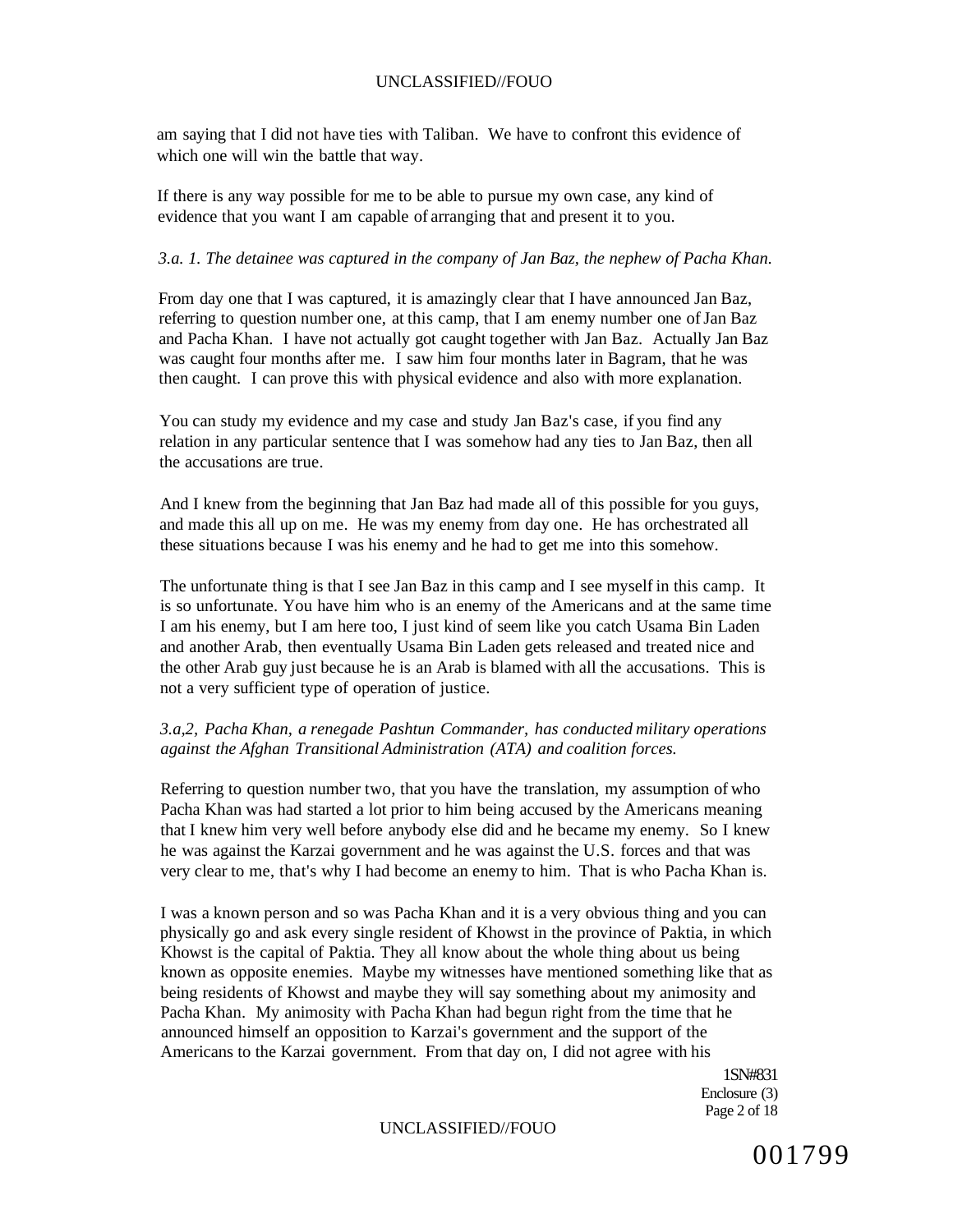approaches and I did not agree with him. When the Karzai government came, I had established being opposite of Pacha Khan, being his opposition through the government, their politics and through the government's era and being a personal enemy of him.

#### *3.a.3. The detainee claims to have worked as the head of Office Number 7, for the Afghan National Security Division (NDS) in Khowst.*

Yes, I was for nine consecutive months during Karzai's government I was the head of the Office Number 7 or the branch number 7 of the National Security Office, the head of the office in Khowst. In my attendance as part of the Karzai's government for this national security office, I have been registered mornings and evenings when I got there and when I left there.

A letter that kind of says exactly what I just said as part of my evidence, I was the head of that department. My identifications, my driving privileges, my memberships and permits were all apart of my evidence and was given by the government of Karzai to me to not only in a particular, but in throughout the whole Afghanistan they were apart of my evidence and if you do not physically have them, they are registered in the computer when I was caught. I also had a pistol and a radio for my office so they could get in contact with me. It had all the numbers and everything, my employment number and my private driver's license number, and my identification number.

Every single stamps of these four divisions that I said I was a division leader, national security, civil security and those privileges were given to me so I'm entitled to all of that and it is part of my evidence that I was with the new government and operating in this operation together with the Karzai government. I had my identification cards when I was captured in my possession when I went to Kandahar and when I came here and for some reason they are not here anymore, but I do have copies of them. I need a phone or something so I can get you the copies of all of these documents to provide it for you. There will not be one person that will not know me in that area that I did not have those positions there. I swear of providing the proof whether they are physical or oral or they are meaningful evidence. I am ready. You just give me the opportunity and I will provide it for you.

1 also, within my papers, had gone and arranged for a lot of furniture and what ever else these offices needed, I had the copies of the receipts that I was in charge of all these operations and provided people with the furniture in these offices. This is all apart of my evidence and proof that I was doing what I said. I did this; I bought all of these things with my own money. I borrowed 180,000 rupees to purchase these things as a favor so we could operate successfully there in Khowst and they even made a joke out of it. They were trying to tease me, that I was doing all of these favors for the job that doesn't even pay you that much to buy all of these things with your own money.

> ISN#831 Enclosure (3) Page 3 of 18

UNCLASSIFIED//FOUO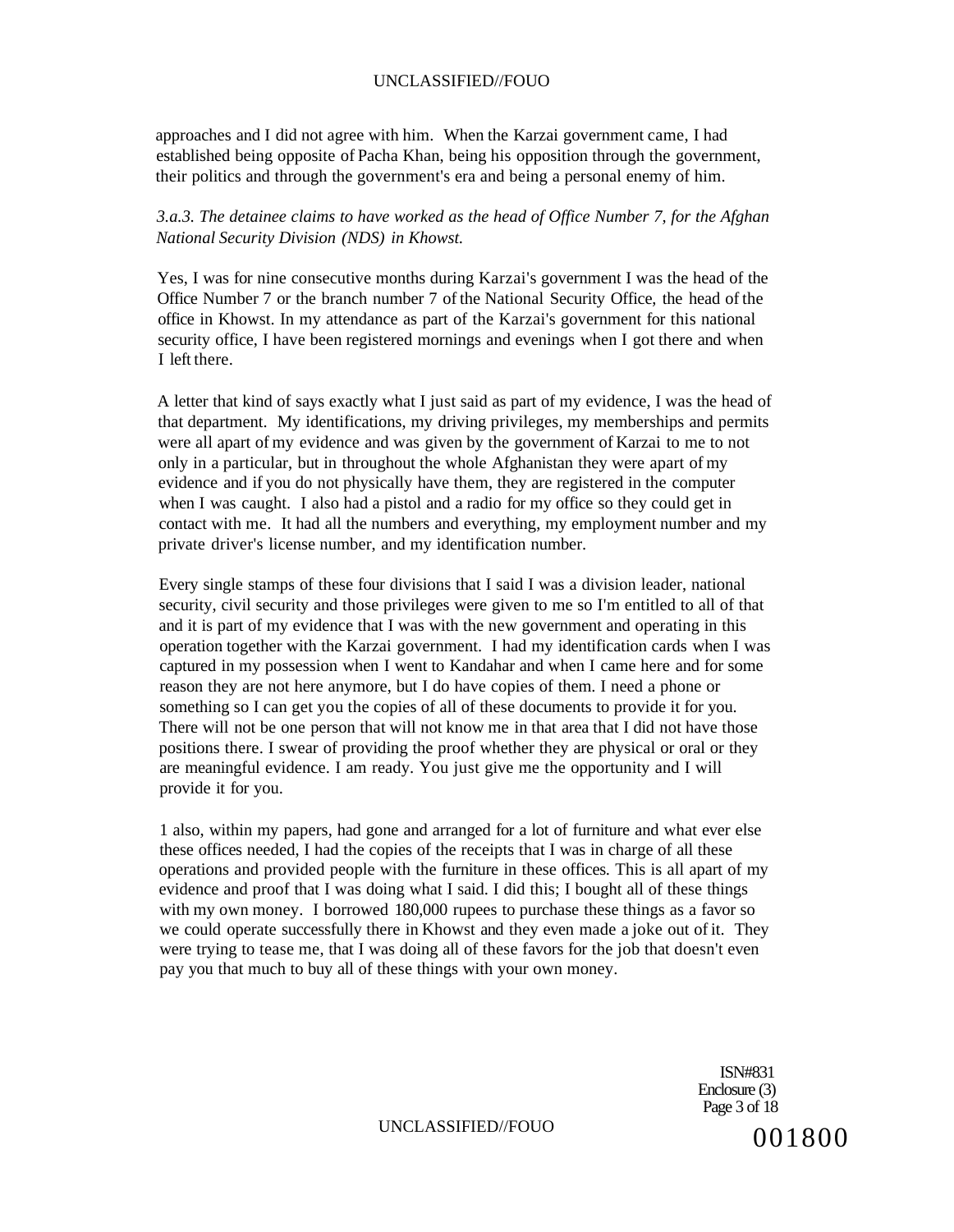*3.a.4. The NDS denied that the detainee was an officer in their service and they do not consider him a recruited source.* 

#### *B.a.5. The detainee ran a safe house for members of the Karim explosive cell in Khowst.*

Before I started the work that I told you about working for the Karzai government, I had a pharmacy. The only Karim that I know was a guy who, when I was going to my pharmacy, he had a store that was selling pottery and pots for the kitchen purposes and also he was selling flowers. My acquaintance with Karim was just like I'm sitting across from you here, he had a shop there and when I was going to the prayer, to the mosque, I waved at him. He probably came and prayed at the same time and that is all I know about the name Karim.

The Karim that I am talking is right here in this facility. Go ahead and ask him. He will swear and where I live people would rather die than take a wrong oath.

#### *The Tribunal President called for a brief recess.*

#### *The Tribunal reconvened.*

Detainee: If you don't mind I can continue right now. About accusation number five, about Karim, I would like to say a couple of things about that. Karim is in your hands here, right here in this camp. You can ask him and see what he says if he ever had something like that and that I ran it for him. He is right here.

Let's say that there is a house here, it has to physically exist somewhere and can't be in the sky. I don't know where this house is that you are talking about. Where this house is? Who built it? Something on paper that says there is a house, that I went there and that I ran it, something that supports this accusation. Do you guys have this? What building was it? Other than my residence, my own house, my work with national security the operations and my pharmacy, I did not have or never owned or never stayed in any other place at all.

I know every single shopkeeper and their kids from the five to seven years I ran my pharmacy there. People like Karim; there were a hundred stores there above me and on the other side of me mere were hundreds more. Karim is just another shopkeeper there and that is how I know the name Karim. Do not think of Khowst like America or anything like that. There is one area in Khowst that all these services are provided for the people and everybody know each other. On holidays and eids, we go and we pray together, this is how our culture is done; like a big family and I know the guy that is right next to Karim as much as I know Karim and we they are all from that same area.

When I started medicine school, I told my God that I wanted to heal people. Explosives are something that is destroying people is truly against my ideology. That is why I opened that pharmacy. That is why I became a doctor to cure people and not to deal with explosives that destroys people and this is to me that is an amazingly shameful accusation

ISN#831 Enclosure (3) Page 4 of 18

#### UNCLASSIF1ED//FOUO

001801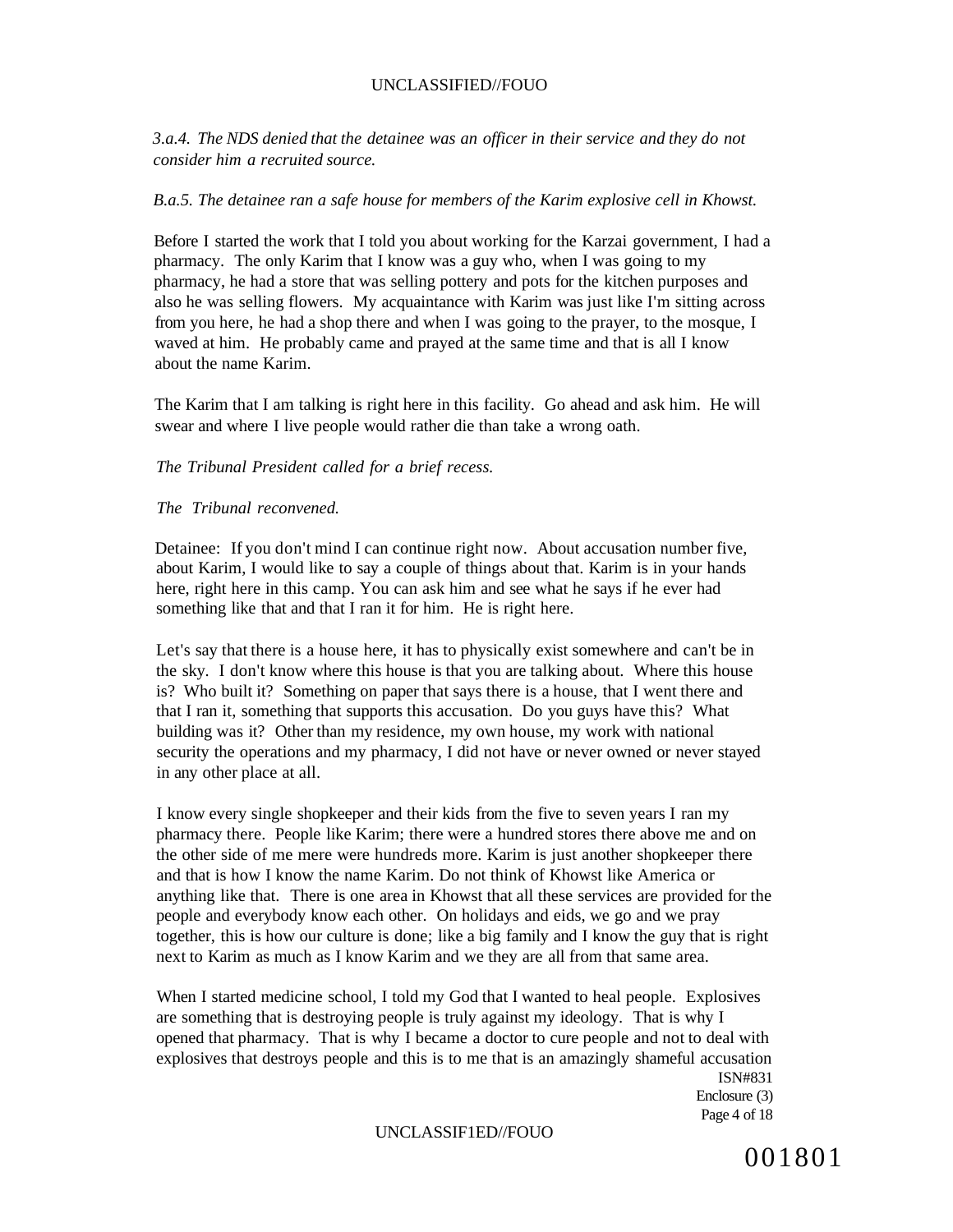that instead of I had the mentality of a doctor and curing people that now I am accused of destroying people.

Through the whole bazaar, I was protesting loudly and had a loud voice about the Taliban, their system, and the way they worked and I never committed any type of charity, which is part of the culture with the government I even stopped supporting and giving the government any charities while the Taliban was there and I never supported them.

Karim is right here. I did not have any other relationship of running a house or anything like that with Karim either than knowing him as a shopkeeper. Here is Karim; I am here and you are here; go ahead and check. See if he has any accusations against me that I caused such a thing or that I did such a thing.

I was so much against the Taliban that go ahead and ask him since he is here. If we had Taliban during prayer and there was a Taliban type of ideology during the prayers, I would not even go and I was considered a dangerous and controversial guy and would not stand behind him. I never went to a prayer if there was a Taliban member in front. And ask Karim, because he asked me why I was doing this and he knows I was against it.

I did not have a long beard, I was listening to the music and the Taliban knew that I wanted to do that and not to follow on their thing that there was no music or you have to have a long beard.

#### *3.a. 6. The detainee was arrested by Americans at his neighbor's house in Khowst, Afghanistan on 20 September 2002, attempting to elude capture by hiding with a group of women.*

On 19 September 2002,1 went to work and on the dawn of that Friday, in Afghanistan Fridays is the only day off, I got up for prayer at 5 AM in the morning, and tried to finish up on my previous work and make note of my previous day and I was sitting in little girth house, and somebody knocked at the door. My child went outside and came back and somebody was there in uniform. She said that I think that there is someone from your office. My national security office that I am talking about; I had people working there with uniforms. She said that the guys that work for you are outside.

I sent my brother to tell them that they were my guests and to take them to the guesthouse and I will be there. When my brother went outside, he came back and said they are not the people that work for you, they are Americans and they have Jan Baz and Pacha Khan soldiers or followers with them. Two Afghani soldiers that were fighting together with the American soldiers, Jan Baz was acting as the leader of those soldiers that was combined with the American forces.

And I asked my brother what are they saying and he said that they wanted to search the house. I told them please come in. They told me to put the females in one room. I told them that I volunteered and told them that before I put the females in one room. There is

ISN#831 Enclosure (3) Page 5 of 18

### UNCLASSIFIED//FOUO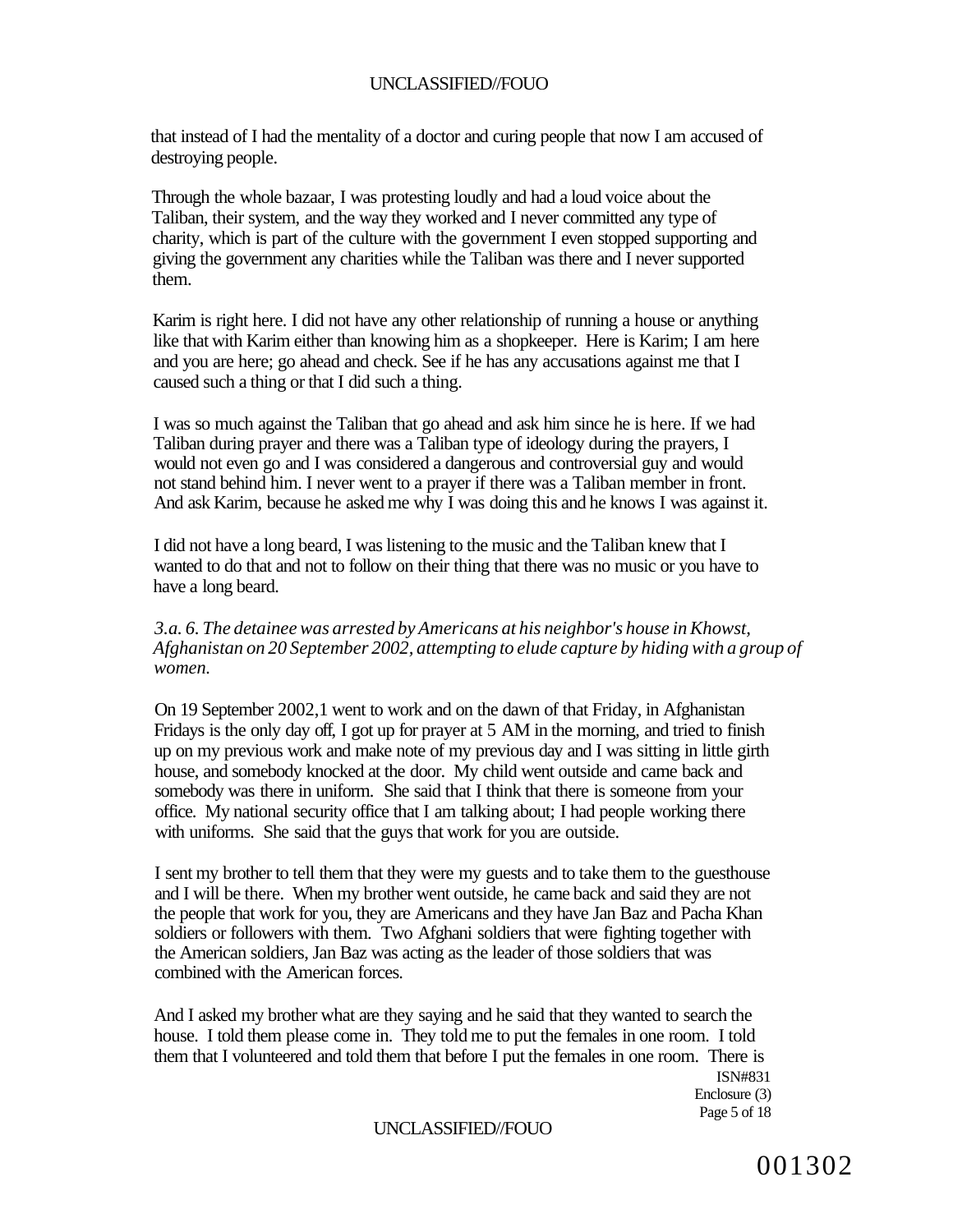a room but before I put them in the room come and see the room first and then I will lead the females there. And when they checked the room, I led the females into that room.

I knew right then and thought about all the ultimatums and warnings that Pacha Khan gave and I was thinking about those moments. Pacha Khan has personally told me, my opposition, I will somehow get you and will create situations and discrepancies for you. Pacha Khan had already captured, when I was working for the government, two of my drivers and had already started with me. All the people that are here and know me they also know that Pacha Khan had captured me six months ago as well. And they know that he still has my cars and he had imprisoned me two times prior to that. And soon as I saw Jan Baz, I knew that there goes another attack of Pacha Khan on me.

I quickly told my younger brother to go quickly and talk to the governor and tell them that Pacha Khan has done it again. He has sent Americans to my house and they want to search my house at that time let alone capturing me. I told him to tell Pacha Khan I am working for you guys; I am working for this government and why is Pacha Khan doing this to me to come and search my house. Jan Baz was Pacha Khan's nephew. All of a sudden the kids were playing and they were my neighbor kids and they just kind of ran inside the house and said hey, the Americans outside have caught your brother.

I was telling my brother to tell Pacha Khan to tell the Americans that it is very shameful for somebody to cross my walls and check into suitcases and the female stuff. It is a big shame in our country, can you do something here.

And here and I heard about that, I let the forces into different rooms and when I went there, they tied me up as well and now they were talking about I was caught in the middle of the women because I want to hide myself. What is this all about? Don't you have ladies and children in your household; so do I. So I was right there and led them inside and 1 was captured.

When they knocked on the door starting from my little baby child up to my brother, when they asked about me, they told them yes I was inside and did they you want to come in? What is this that I was hiding, I already told them that I was at home. I said if they wanted to search the house please, come in be my guest.

I knew some Americans during that time: Mike, Randy, John and James. All of these people I knew, it didn't have to be a search of my house. It didn't have to be difficult. I was with them all of the time. All they had to do was send me a letter and I would have been at their service, I have complete acquaintance with these guys. In my pocket among those other papers about my identification; I had a diary. I had their phone numbers; they were my friends. What are you guys talking about, I would have gone to see them right away.

I had close ties with all the Americans that were coming there. A representative, a delegate from the Washington Post, the day they came to Khowst agency. I had my guys with them and they went to the mountains and I led them in every way possible so they

tSN#831 Enclosure (3) Page 6 of 18

#### UNCLASSIFIED//FOUO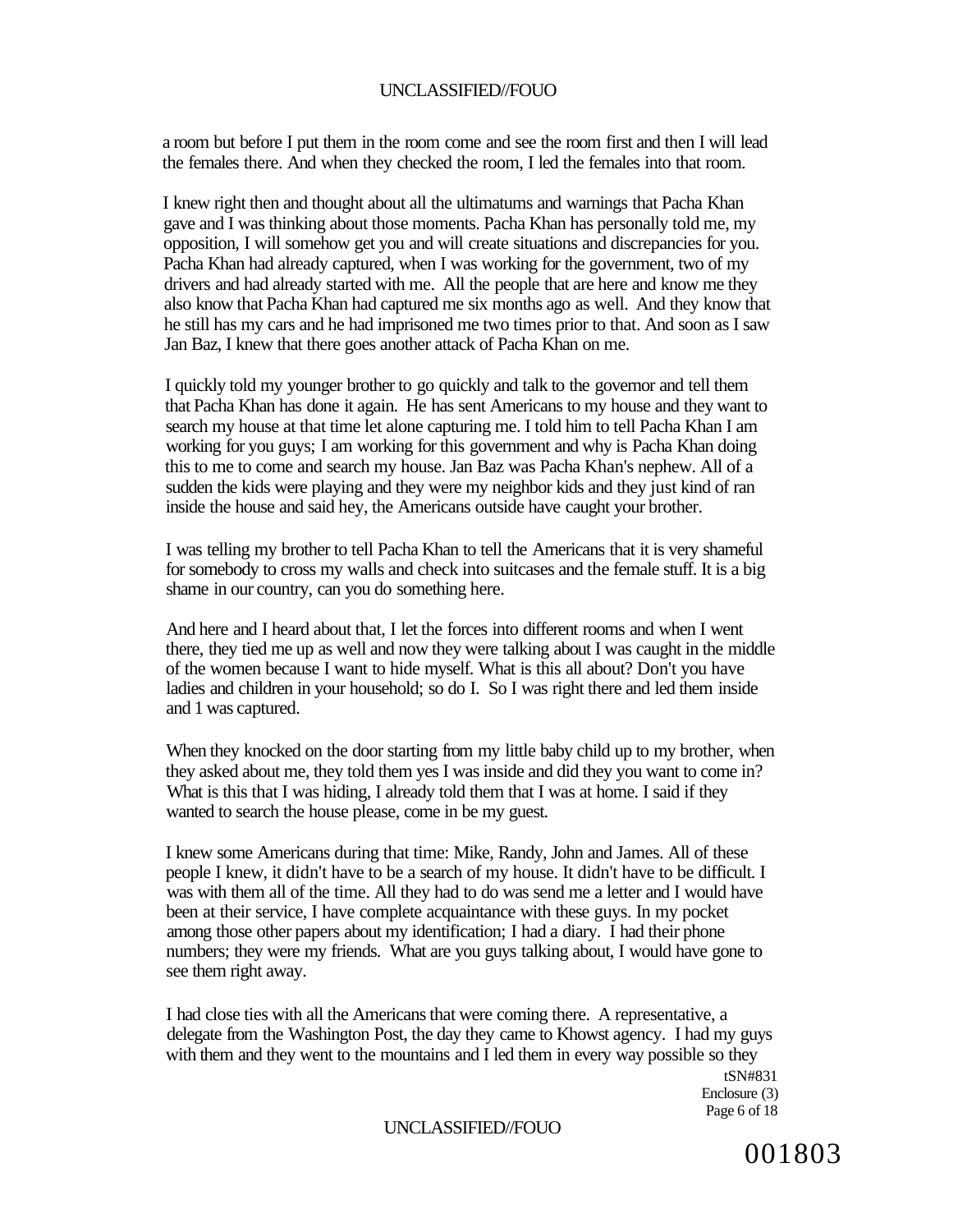could arrange all&einformation about Khowst and Paktia province and the head of the delegates was | 11 had his personal business card with me and I was at their service all the time. I had provided this delegate, the Americans when they came in with my own car, with my own security guards and I had the people that was living with me to go keep these guys secure so they could do their thing everywhere they had to go.

I have his phone number in my papers. Why don't you ask him about my background and who I am?

I led the American to the Khowst province to the Paktia province. I inquired them to please tell them to come here so I could tell them what was going on and Zakim Khan who was a commander with the northern alliance, he led and brought the Americans to my agencies from day one and I tried to be helpful there as well. And I told commander Randy, an American; can you please do something so I can get my cars back from Pacha Khan? He told me that it was a very serious matter. Do not get involved with this and to let him handle it. I will see what I could do. Pacha Khan was my direct opposition at that time in Khowst when I was telling Randy the situation.

Whoever was present, this is very shameful and an amazing situation please that you know that you are saying that I was caught in the women. Go ahead and ask my kids and my family and see what happens. And you can ask whomever I was known within at Khowst. I would have go to the American just by a piece of paper let alone them coming to my house. That's how I was trusted.

I was securing the American media at the airport and that was part of my job. To kind of secure them from being attacked and I worked doing media security at the airport of Khowst. In a sense, they had given me so many responsibilities, I had to get somebody else's help and I had assigned them to protect the media center at the airport.

The fact that I have been accused of these allegations about the Taliban and Al Qaeda, I want to say one more thing. I have initiated a huge campaign about Al Qaeda and Taliban. I personally managed to videotape the way they were conducting their business at school and at work. I made all of this as evidence and I had spread nightly leaflets and warnings to encourage people to bring us information about the Taliban or Al Qaeda. I did it at night so people would not know I was doing this. I personally from my own pocket promised that there would be cash awards for the information and passing out the leaflets. All of the videos that I managed to prepare as apart of the information that the Americans media and the American campaign are holding from me in Kabul that fighting against the Al Qaeda and the Taliban. This was a part of my service to the Americans and to the government of Afghanistan that this was a part of the national security that I created three visual videos and when I was taping, I was also talking at the same time trying to explain what the videos were about and give them to the intelligence center.

The videos are the evidence that the people who are within the Khowst area and that video show that I was telling them about my campaign. And this is what was going on

> ISN#831 Enclosure (3) Page 7 of 18<br>A  $M \Lambda$   $M \Lambda$ . 001804

UNCLASSIFIED//FOUO *A*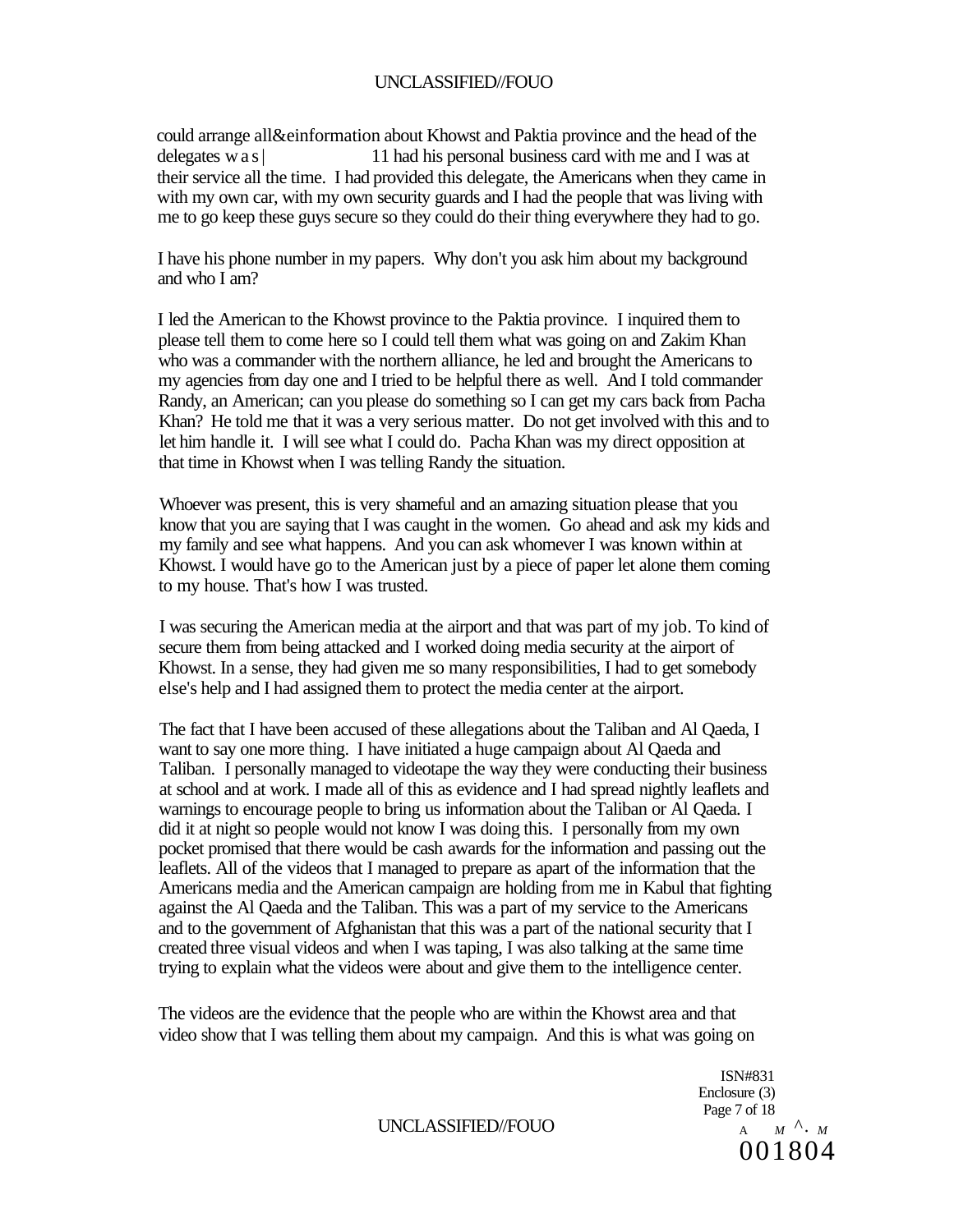individually throughout the United States and different cities and at the same time is sometimes the Americans were helping them cash wise as well.

If you guys are not capable of finding my evidence, I need to be in a position so I can try myself and call my office and try to send you all of this proof. In my diary, I have a phone number and I can ask for them to send me the evidence and these papers that will get the videos that were given to the Americans that talk about the campaign I had in Khowst.

You can look at the witnesses' statements and see what they say. The evidence that we have as the exhibits that has been gathered by you, please refer to that and see what has been said on my behalf and who I am. I am not saying this for you to release me. I don't think that you will release me because I was sworn. I swear to almighty Allah that from the day that I was begotten, I was born from him, I have not had that type of intention. I was always in accordance with the policy of the new government and the Americans. I have not said one crooked thing against them.

I never had the intention of having a negative concept with human beings to destroy things, to blow things up, or to be the enemy of others. In the next ten years I will be saying the same thing to you that this is not who I am to go offer things like that.

Among these six accusations that have been arranged for me, even if you have something of solid evidence that supports that or even a part of this question, I will go ahead and admit to all six allegations. And that is up to you how you want me to prove this to you. What's available to me? Through writing, through talking, through finding evidence for you? If I am in that position I will do that. The way you want it, I will present it for you.

In the whole province of Paktia, they know me. If there is one person that has a legitimate accusation to say that I had any type of ties to Al Qaeda or Taliban, that knows me, then I would like to hear that. If Pacha Khan, which is my enemy that has created all of this for me, faced me eye to eye, I would like to see what he's got going as far as supporting that I did this or did that.

If I do not have an explanation and evidence to every single thing that I am talking about, then you can say that  $\overline{I}$  am not saying the truth at all or I am lying. I would write it down on a piece of paper and sign it that if I am guilty of any of part of these accusations then I will be guilty of all of them.

The fact that I am in camp one and I was always a supporter of the campaign over there and I see the people who could have been apart of the Taliban or Al Qaeda, they are in a better camp, this is so amazing. To me it just shows the deficiency of the system when I was the guy that spend my whole life trying to stand for something and be against these people now I am in camp one in a lower degree person than those guys who were apart of their government, they are still detainees but they supported Taliban and Al Qaeda directly. Now they are in a better camp than I am.

> I\$N#83I Enclosure (3) Page 8 of 18

#### UNCLASSIFIED//FOUO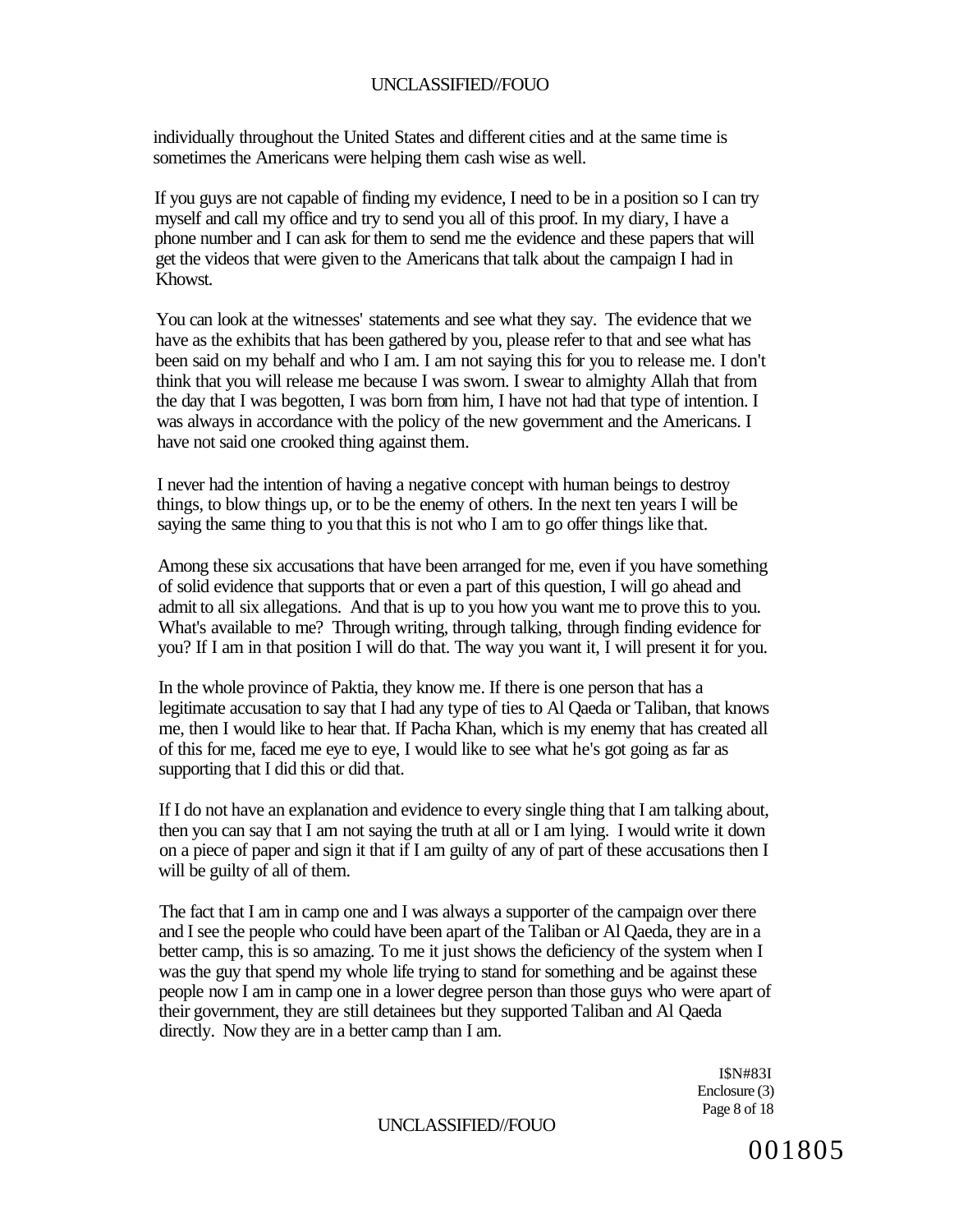I have asked for a small dictionary and I haven't been (given) it and they have piles of books to read. That is not a good faith on your part for your supporters. This is what I get for being against the Taliban and the Al Qaeda and being a supporter of Rumsfield. I was listening to his speeches, when he came to Afghanistan two to three times. I had campaigned for his speeches and for him to be heard and here this is what I get for it.

Tribunal President: And I appreciate it but we really need to get on with it. Do you have anything else you'd like to say in reference to your case or the allegations.

Detainee: I am going to finish up right now and I've seen a lot of Indian movies that were about detainees being held but after the end of the movie when evidence was brought and truth prevailed, they were released and that is where my case is right now.

I was brought on personal accusations on personal feelings about other people's lies. See what lies do, a set of a few lies, it ended me up over here. If you have my evidence, if you have my papers, then you have to compare these accusations with that and see if I belong here. Jan Baz is my enemy and here he is presented like we were caught together like a friend. The whole world knows that 1 was working for the Americans and the government and here it says there is no such proof.

I am really sorry; I had a lot to say now you may ask the questions.

Tribunal President: At this point we may have some questions for you. Would you be willing to answer our questions?

Detainee: Yes.

#### Personal Representative's Questions to Detainee

- Q: You had stated when the Americans came to your house, the day you were arrested, that you were told to put the females in another room. Who told you to do that?
- A: The translator. One of the soldiers that were with thera that spoke Farsi or Pashtu, said that the Americans wanted the females to get separate.
- Q: Was this an Afghani soldier?
- A: Yes, talking for the American soldier.
- Q: The American worked with that soldier when he was talking to him?
- A: They entered the premises at the same time.

ISN#831 Enclosure (3) Page 9 of 18

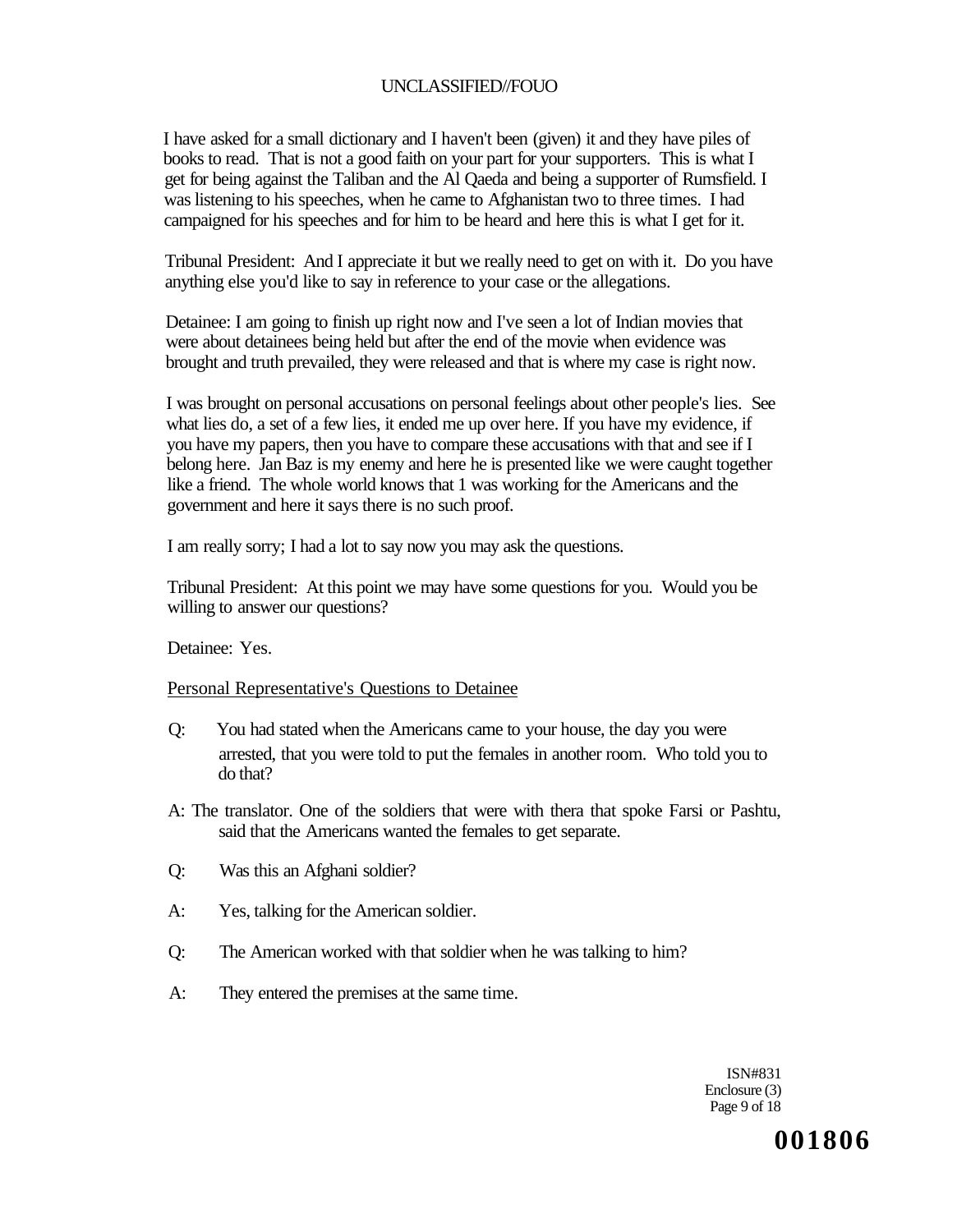- Q: So the American soldier saw you when you moved the women? The American soldiers were with the Afghani soldier when he was telling you to move the women into another room?
- A: I do not recognize if he was direct, if the Afghani soldier was together with the American soldiers. It was not a Karzai government soldier. He came five minutes came after the Americans came. When he told me and I told the ladies. I cannot put him in direct contact with the females so he had to tell me what was going on.
- Q: Were you in the process of moving the women in the other room when the Americans came in?
- A: The ladies went to the room, then later when they were kind of stationed in the room, the American soldiers came.
- Q: When American soldiers saw you for the first time, there were no women in the room with you?
- A: The little kids were there and maybe a couple of women were there also, but I told them to go to the room. I did not know if all of them were in the room or not. I was talking to the Afghani soldiers and my daughters and the kids were kind of walking around. The Afghani soldiers were not identifiable. They were all covered and you could only see their eyes but not the American.
- Q: When the Americans came into the room, there may have been some women there?
- A: When the Americans came the kids were there, but not the women.
- Q: You had mentioned to me during our initial interview that Sudar, the nephew of Pacha Khan, was present at a meeting when Pacha Khan told Jan Baz to arrest you. Is that how Pacha Khan influenced the Americans to arrest you?
- A: Sudar was assigned to a job by the Americans that Jan Baz later took over. Sudar was in a meeting that he witnessed Pacha Khan tell Jan Baz to make some type of situation available for him to set me up so I can get caught. Sudar had told the investigators in Bagram that he was there Pacha Khan ordered Jan Baz to make sure that I got captured. When Sudar was holding the same position as Jan Baz, he admitted to the Americans that Pacha Khan told him to find a way to put me in the hands of the Americans, three times. Sudar has said this in his testimony. He testified to the Americans right in front of me, that he knew me and that I was for the government of Karzai and supporter of the Karzai government.
- Q; Just to clarify when you were arrested. Jan Baz was there with the Americans. He wasn't there with you; he was there with the Americans.

ISN#831 Enclosure (3) Page 10 of 18

#### UNCLASSIFED//FOUO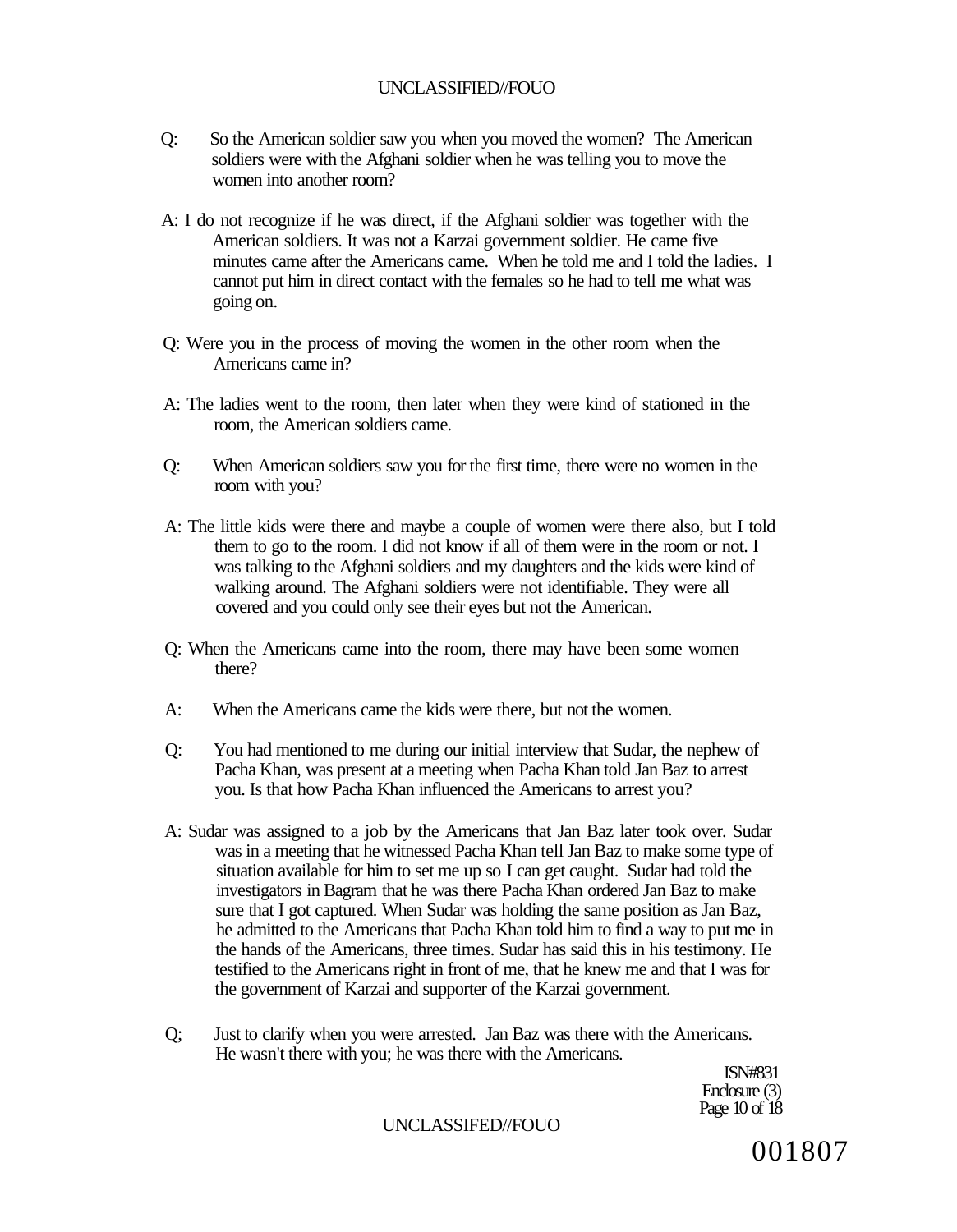- A; The people, the Afghani soldiers, I told you before were covered. When I saw him in Bagram, I asked Jan Baz, why did you do this to me? He was captured also. I asked him why did he tell the Americans to come and capture me? He said no I wasn't there and denied it, but Sudar said no you were there. Jan Baz said it wasn't him and someone else turned you in. Sudar told Jan Baz that he knew he was there and Pacha Khan told you to go get him and not to lie. The witnesses to that situation were captured and are here too.
- Q: At that point, when you were arrested, Jan Baz was not with you? You were in a formally recognized position supporting the Americans?
- A: Jan Baz still held the position with the Americans for four months before he got imprisoned himself. You can check his capture date. The Americans imprisoned him later on.

#### **Recorder's Questions to** Detainee

- Q: If you liked being a pharmacist to help cure people, why did you give up the pharmacy to work in the national security office?
- A: Very good question. The day the Taliban was created, I saw the atrocities and the way they were doing things. I had made up the situation in my mind available to me, you know what, if I don't do anything against this, I have studied; I know how to read and I know how to write. People like me are needed to fight against the Taliban. If I don't do it, than another ordinary person would not do it. The national security office in Afghanistan offered this position to me. I was qualified to help them with the campaign against the Taliban and that is why I dedicated my life or my goals to them. The government asked me to become a part of the campaign.

Being a part of the national security like a secret intelligence is a very shameful job in my country. Ordinary people would look at you in a strange way. How I exactly helped the campaign was in ways where I had studied; providing medicine, medical help for that campaign. To recognize narcotics in schools and college, because I had an education, that is how I participated in that campaign. That is when I spoke about office number seven, branch number seven and my allegation are saying but that is what that branch number seven was in charge of and how to run the hospitals, medicine and creating health related magazines. That is how I participate in the campaign and the reason for take the job in the national security office.

- Q: You stated that you worked nine consecutive months. Were you paid regularly for all nine months?
- A: Yes, I was getting paid from the central government.

ISN#831 Enclosure (3) Page 11 of 18

UNCLASSIFIED//FOUO

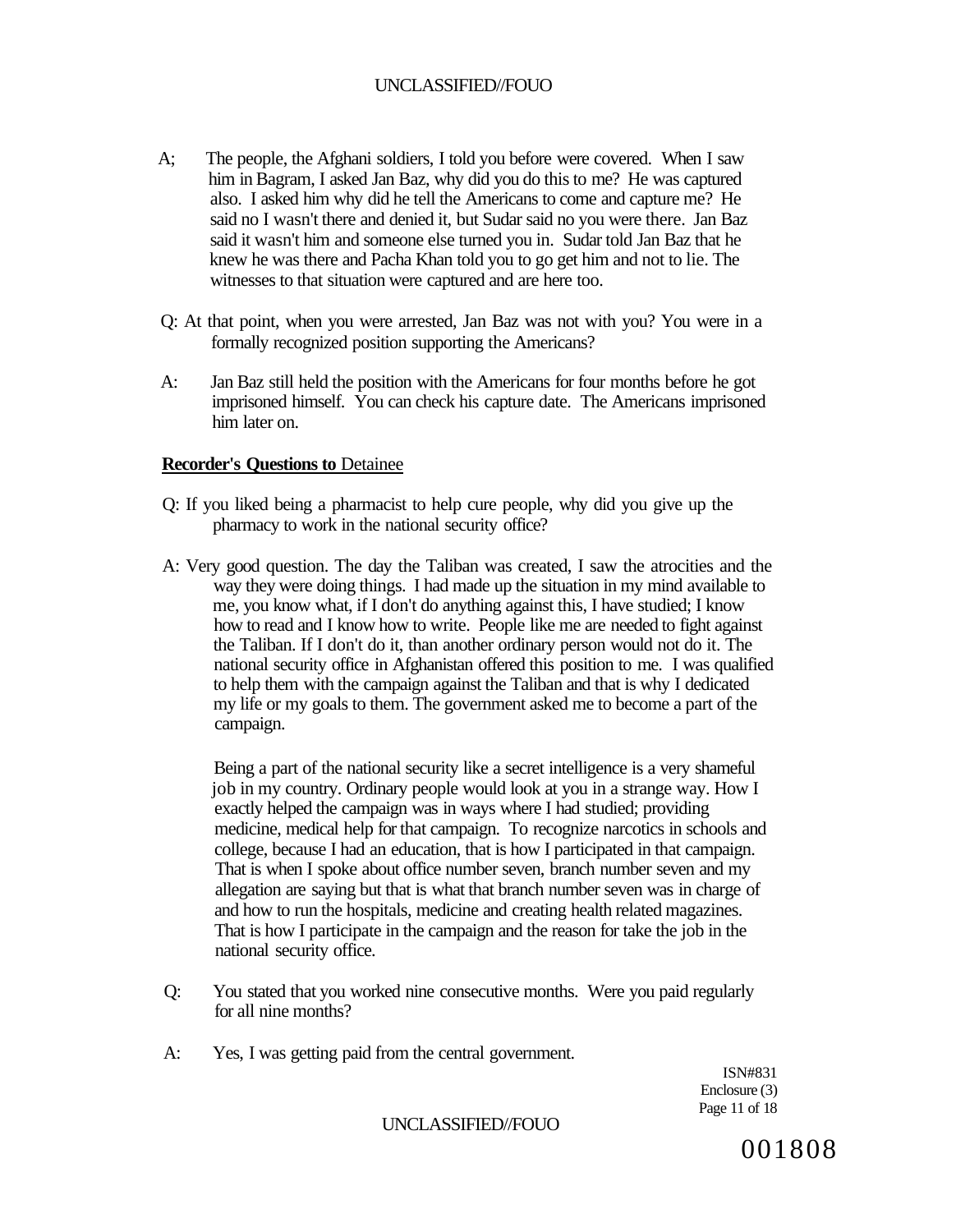- Q: Item number four states the NDS denied the detainee was an officer working for them. Can you think of any reason why they would deny? Especially if you say you are well know in Khowst?
- A: I don't know if you know, I can say that this was a secret job. Everyone did not know what I did because I was in the secret service division of it and that is probably why they did not recognize me or did not know me for that position. It is a worldwide policy that the secret service will not tell you everything they know. Other than the government related or government representatives and the people that who just worked in the number seven branch, nobody else did not know that I was in the secret service. What is the meaning of intelligence if you tell everybody about yourself? The only thing that I can think of was that the communication with that particular office was not known of how I got there and how I was introduced. A thousand years will pass by but my attendance during those nine months will always exist. The only possibility that you will not have my evidence of my papers is if things caught on fire.

#### Tribunal Members' Questions to Detainee

- Q: I just want to follow up on her question a little bit. Do you know what is the name of your supervisor?
- A: You want the central boss or in Khowst?
- Q: In Khowst?
- A: At the time I was working it was engineer Hazrat-U-Din. There are twelve branches in national security. I was responsible for branch seven. Engineer Hazrat-U-Din was the director for the twelve national security offices.
- Q: Were all the branches in the same building?
- A: Yes. Different offices. Different branches. Five to six people were in each room working.
- Q: How did the central government pay you?
- A: Usually, Hazrat-U-Din who would deliver the money from the central government to pay us. There was so much for our salary and so much for the budget purposes for the expenses for that particular year. It was not all the time on time as far as our salary went. They would say that the government is doing very poor right now. It's just starting and try to be patient and they would explain to us that he was not here or out of the country somewhere, so it was not a consistent flow.

ISN#831 Enclosure (3) Page 12 of 18

UNCLASSIFIED//FOUO 001809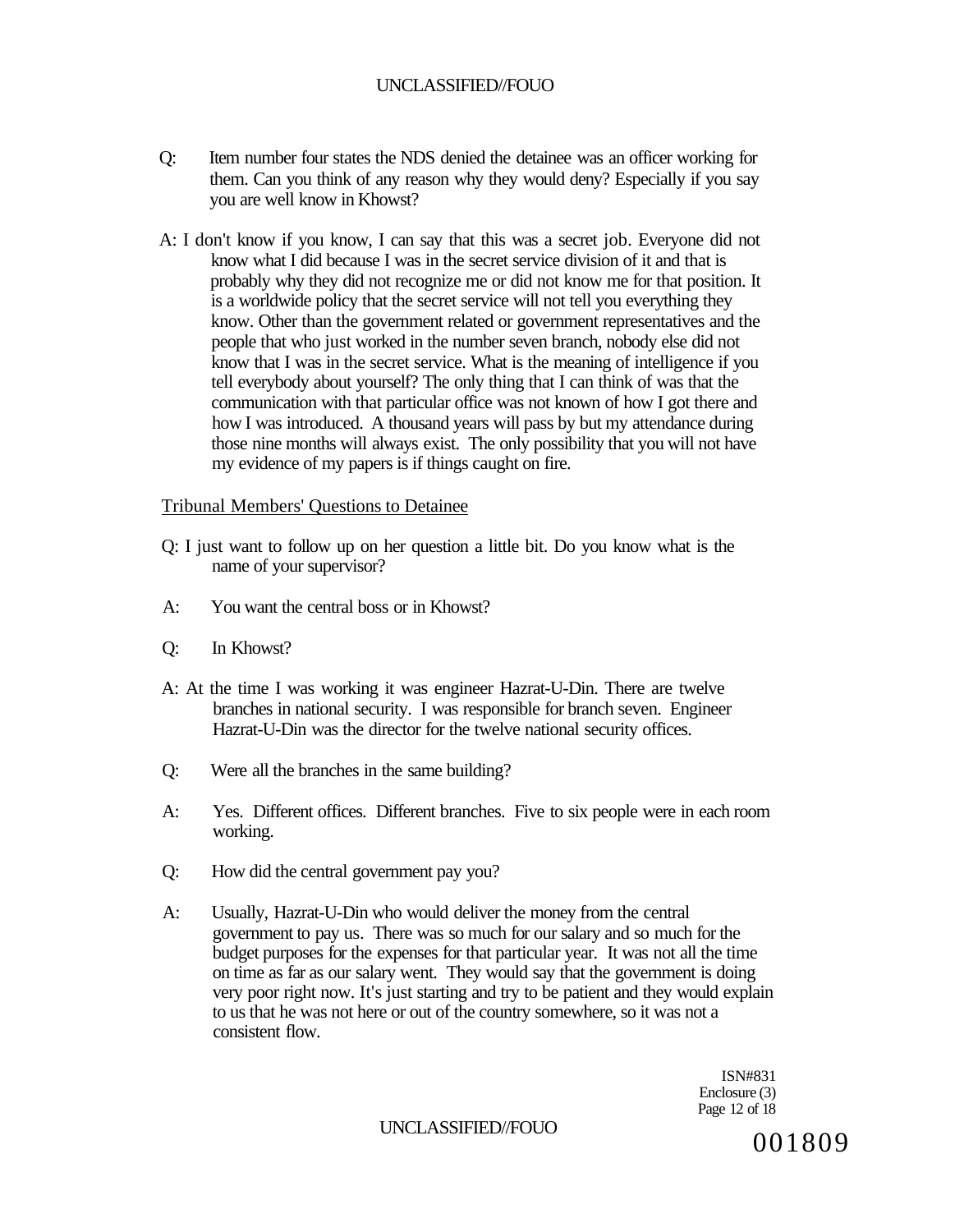- Q: One of the witnesses you requested was Kiat Ali Goul (ph). Who is he and real briefly what he will testify to?
- A: He was a security officer in my office. He had a weapon to secure the building. He was from one district and I was from another district about 100 kilometers away from each other. He knew about three things about me. I was the person in charge of that operation, that I was the enemy of Pacha Khan and also that Pacha Khan had seized two of my vehicles. He knew about these things. And he also knew about when I was captured by Pacha Khan. But I don't know the nature of his capturing or why he is here. Just in Bagram someone asked me if I knew him and I said yes he was a security guard.
- Q: When you were captured I thought you said something to the extent of you told your brother to go tell Pacha Khan. Somehow you mentioned that you wanted to contact Pacha Khan when you were being arrested. Why would you want to contact him?
- A: No. Not him. I told my brother to contact the governor.
- Q: Did you have any relationship with the governor?
- A: At that time for a week, we made Pacha Khan flee from the area. With the help of the American forces and the central government we had kicked Pacha Khan out of the area a week prior to that. But somehow Jan Baz was active in the campaign with the Americans. We did not have anything to do with Jan Baz, we were mainly after Pacha Khan.
- Q: I want to ask you about your house real quick. Did you have visitor spend the night at your house very often?
- A: It very common that I have friends there spending the night in Afghanistan they come for a whole day and don't go back home at night. I had visitors from the capital of Kabul. They were my guests and they spent the night. All Pashtu have guesthouses and the guesthouses were occupied by everyday people come> eat and go-
- Q: Did anyone every stay more than one night?
- A Not unless it was my wife's brother or something. When my brother-in-law came from Kabul, their family stayed longer than the night, maybe two to three nights.
- Q: Where did you attend school to learn pharmacy?
- A: A lot of Afghans go to school in Pakistan due to the Russians.
- Q: Were the classes in Pashtu?

ISN#831 Enclosure (3) Page 13 of 18

UNCLASSIFIED//FOUO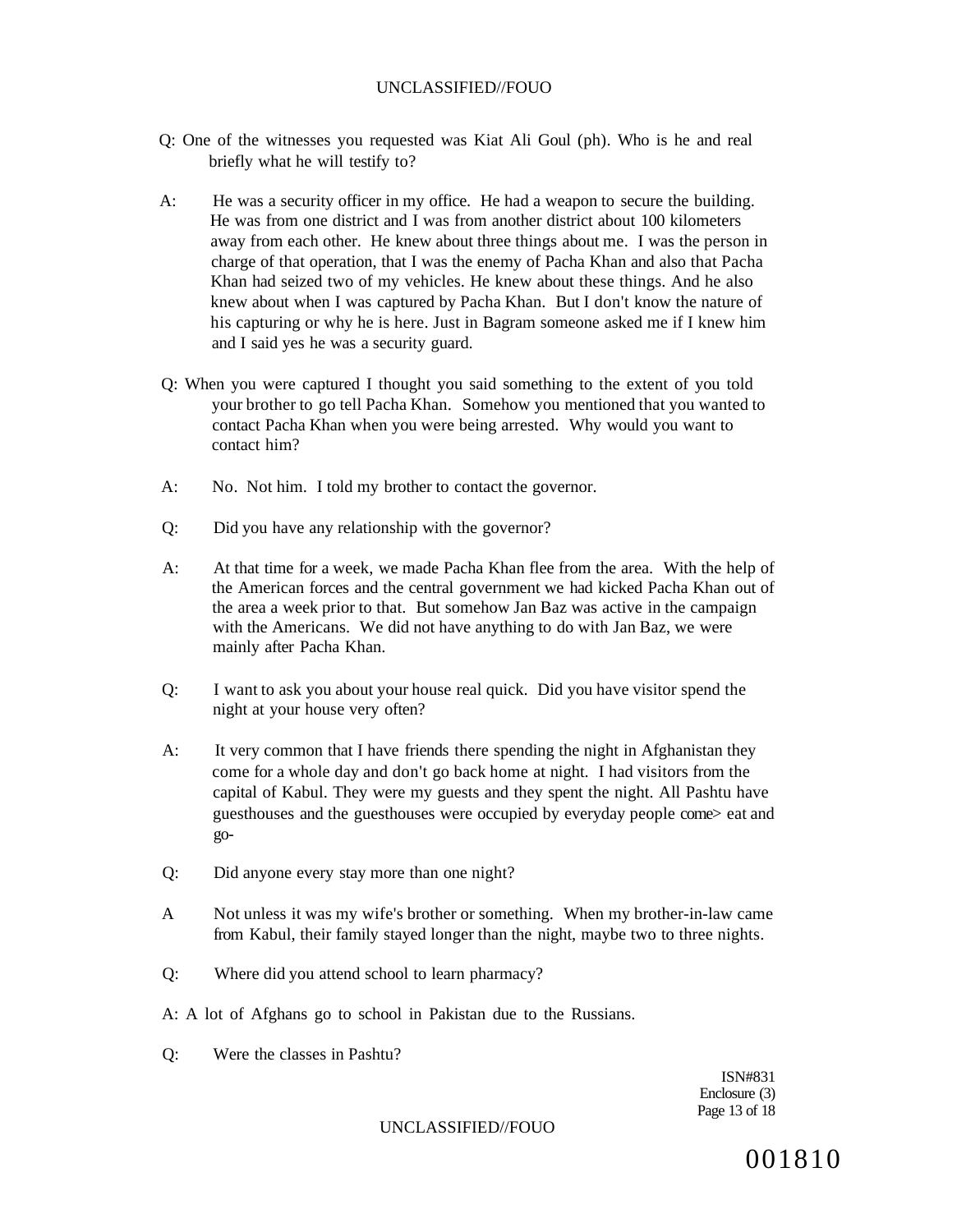A: The medical words were in English, but the explanations and things like that were in Farsi and Pashtu.

#### Tribunal Members\* Questions to Detainee

- Q: Your pharmacy did you own it or did you work there?
- A: It was my personal pharmacy. I owned it.
- Q: I want to follow up on the question about the guest. Did you ever let strangers stay at your house, people you didn't know?
- $A^T$  No.
- Q: Do you have any military training at all?
- A: No.
- Q: Other than the pistol that you had from the NDS, did you have a personal weapon at you home?
- A: Yes, I did have some weapons in my house Kalashnikovs two. I have serial numbers of all of my weapons.
- Q: Besides your education in Pakistan, have you ever traveled anywhere else?
- $A:$  No.
- Q: Allegation number six says that you were in your neighbor's house. Were you in your neighbor's house or your house when you were captured?
- A: The way my house is built, there is a door leading to my neighbor's house and on that side there is an empty space, there is a door there and because the neighbors and the kids came and said that my brother was captured. I went towards the door that led to my neighbor's house and we have a common area between my neighbor's and my house. It was kind of my neighbor's property but I wanted to check on my brother and I was caught there.
- Q: When you were arrested, did they take anything from your home, any evidence, papers, weapons beside you did they take anything from your house?
- A: I was led to a vehicle. I don't think they got anything. They were still searching, but they didn't get anything from my house.

TSN#831 Enclosure (3) Page 14 of 18

UNCLASSIFIED//FOUO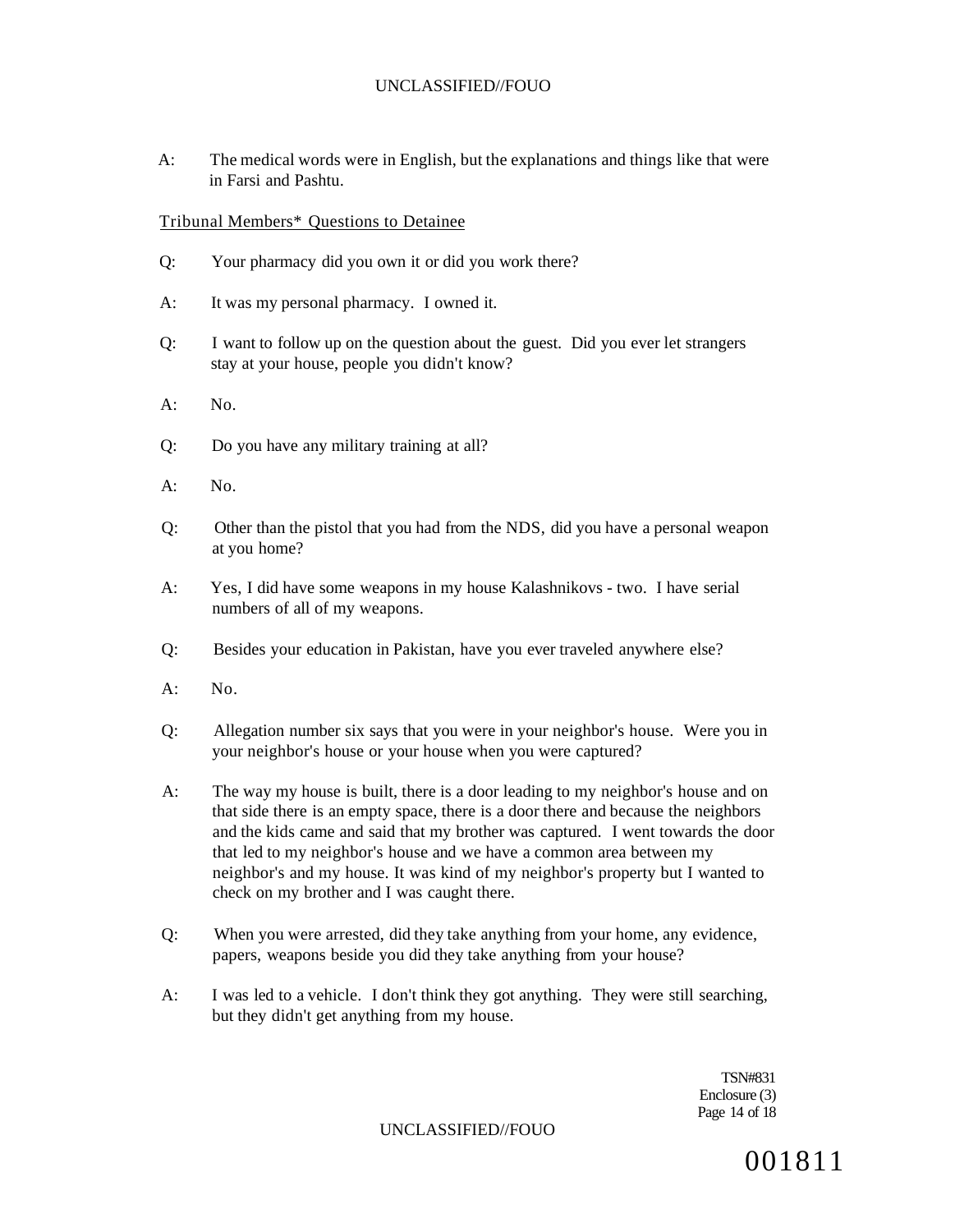- Q: During your nine months with the NDS you had indicated you made some videotapes of Taliban and Al Qaeda activities. Did you ever arrest any Taliban or Al Qaeda members?
- A: No, I was not assigned to that part of the campaign. I think branch number 12 had direct ties with that part of it I don't remember which number, but number seven was not assigned to capture real Taliban. I have captured narcotics, I have captured people who were using narcotics and they were kind of influenced by that I did something else for the security office. I noticed a lot of kids would go and leave the house for school purposes and go to the video store and would watch porn videos and I captured those guys, I did not think that was the right way of life. I acted according to the rules and laws of the government. I had to look for the expiration of the medicine and stuff like that and that it was no longer good. And the medicine that was contaminated, I had to recognize that These axe the kind of things I was doing and fake medicines. I was controlling the media that were complaining against the Americans and the government. I was watching for them too. I was in the campaign and had meetings against the Taliban. We seized some weapons of the Taliban and 1 was apart of that. Not Taliban just weapons like land cruisers and weapons they had left behind. I did these operations.
- Q: I understand that Jan Baz and Pacha Khan are you enemies, but at any point did you ever work for them?
- A; At the time that Pacha Khan, right in the beginning of the Karzai government, when Pacha Khan was assigned to capture Taliban or Al Qaeda members by the Americans by the central government, as a commander, then I was with the same campaign with him. I did help. As soon as he turned around and became an opposition, I was his first enemy. At the time I was supporting Pacha Khan for the right purposes, the Americans was supporting him, the government of Karzai was supporting him, so I was with the same campaign to go find out Al Qaeda.

#### Tribunal President's Questions to Detainee

- Q: When they showed up at your house, did they tell you what they were looking for?
- A: Yes, they said we have come here to search the bouse, I told them that I was a member of the government and we have searched a lot of government employees' houses. We searched the governor's house too. I told them to please go ahead. During all of this, I was captured and put into the car.
- Q: You indicated that you had trouble with Pacha Khan and I am assuming his nephew Jan Baz as well. Did you inform your boss of the fact that he had

ISN#831 Enclosure (3) Page 15 of 18

UNCLASSIFIED//FOUO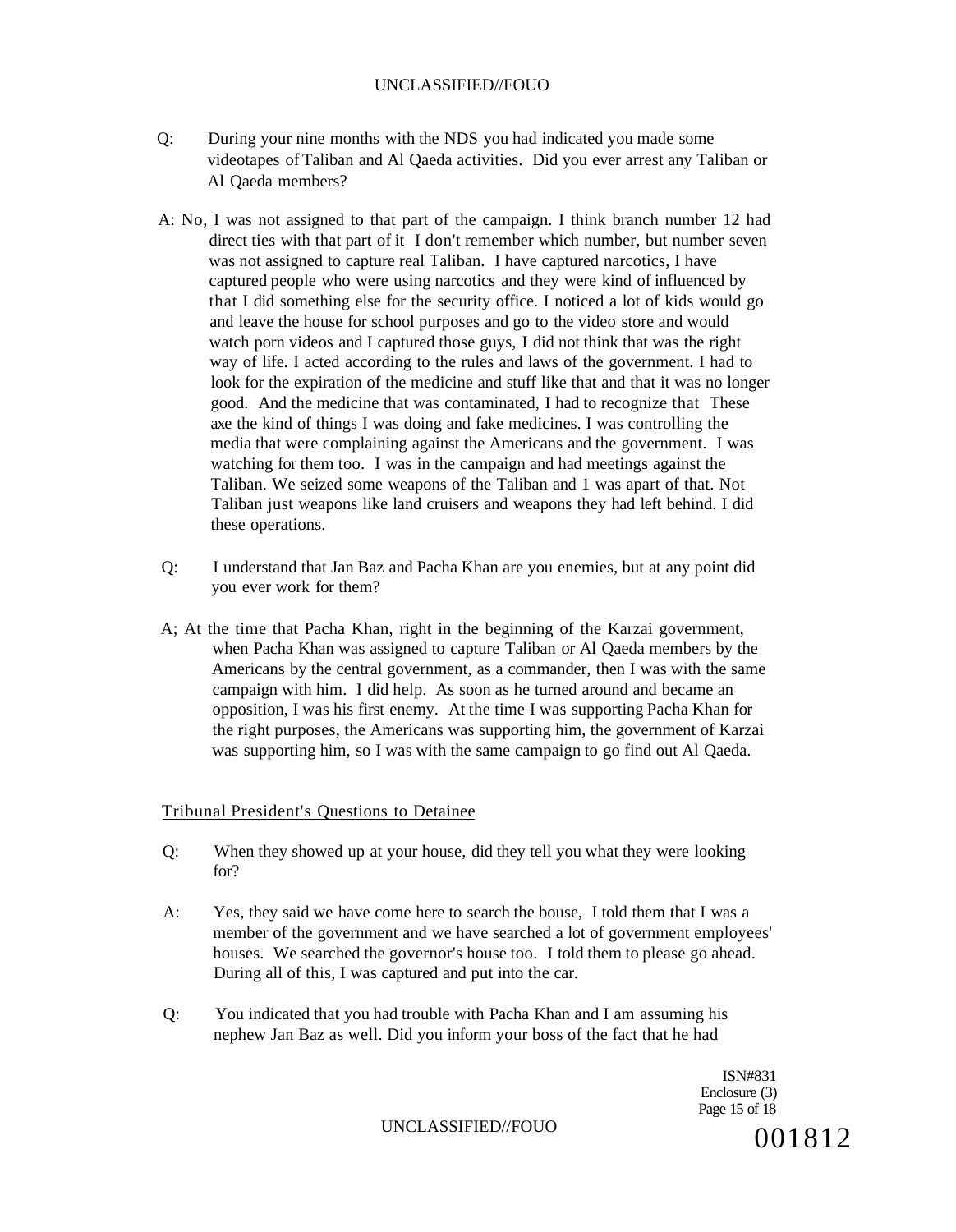captured two of your drivers and arrested you for a brief period? Did you let your boss know that you were having this much trouble with him?

A: Hazrat-U-Din completely knew about the scenario. Even Hazrat-U-Din was afraid of him. Hazrat-U-Din told me to watch it and look back sometimes because Pacha Khan is going to kill you. He was so strong that on the way to Kabul, he had checkpoints that we couldn't go through. Even the governor of Paktia was afraid of Pacha Khan and he would not even take that road to Kabul to report. We would go through the mountains instead. Even Hazrat-U-Din told the Americans that Pacha Khan had seized two of my vehicles and asked if they could return the vehicle to me.

I'm sorry, but I wanted to say something about your question. According to your question, I have to tell you something before I forget. I have also captured a couple of fake certificates where people would come and try to get medicine with the permission of that certificate and when I went to clean myself up before the prayer, you wash and open everything and if you have a gun and with a holster. I had put that in my drawer and had captured those two certificates and I think the Americans have the gun and the two certificates as well.

And because my shotgun was there, my brother since he did not have a permit to bring the gun to me, and because he did not have a permit, that weapon was my work weapon that was given to me, so he did not carry it with him,' he put it in the safe and I think in Bagram I saw the shotgun and also the two certificates that I had seized. That was my personal gun for protection in the bazaar as all shopkeepers had one.

Tribunal President: I'd like to thank you for participating in this Tribunal today.

Detainee: I thank you for listening to me and to what I was saying. It is a treat to me that I spent two years here and finally somebody asked me to do this. I have been through so much. I was ordered to stand up 24 hours for 20 days in a row. I had blood coming out of my body and my nose for days because I was tortured so much. In the first two days I was caught they purposely did not give me any food for two days.

Tribunal President: Was this by U.S. forces or Afghan forces?

Detainee: American Forces (spoken in English). Afghan forces did not capture me.

Tribunal President: Since you have been here?

Detainee: Two days and three nights I was in Khowst. No food whatsoever. They had a huge wool bag on top of me and I developed rashes and I was so much uncomfortable. For 15 days I was in the dark standing looking at the ceiling. I was not given anything and the only thing that I took was the water and a soldier helped me with that. I saw four people die right in front of me. My blood pressure was so high that blood would be

> ISN#831 Enclosure (3) Page 16 of 18<br>OO 1813

UNCLASSIFEED//FOUO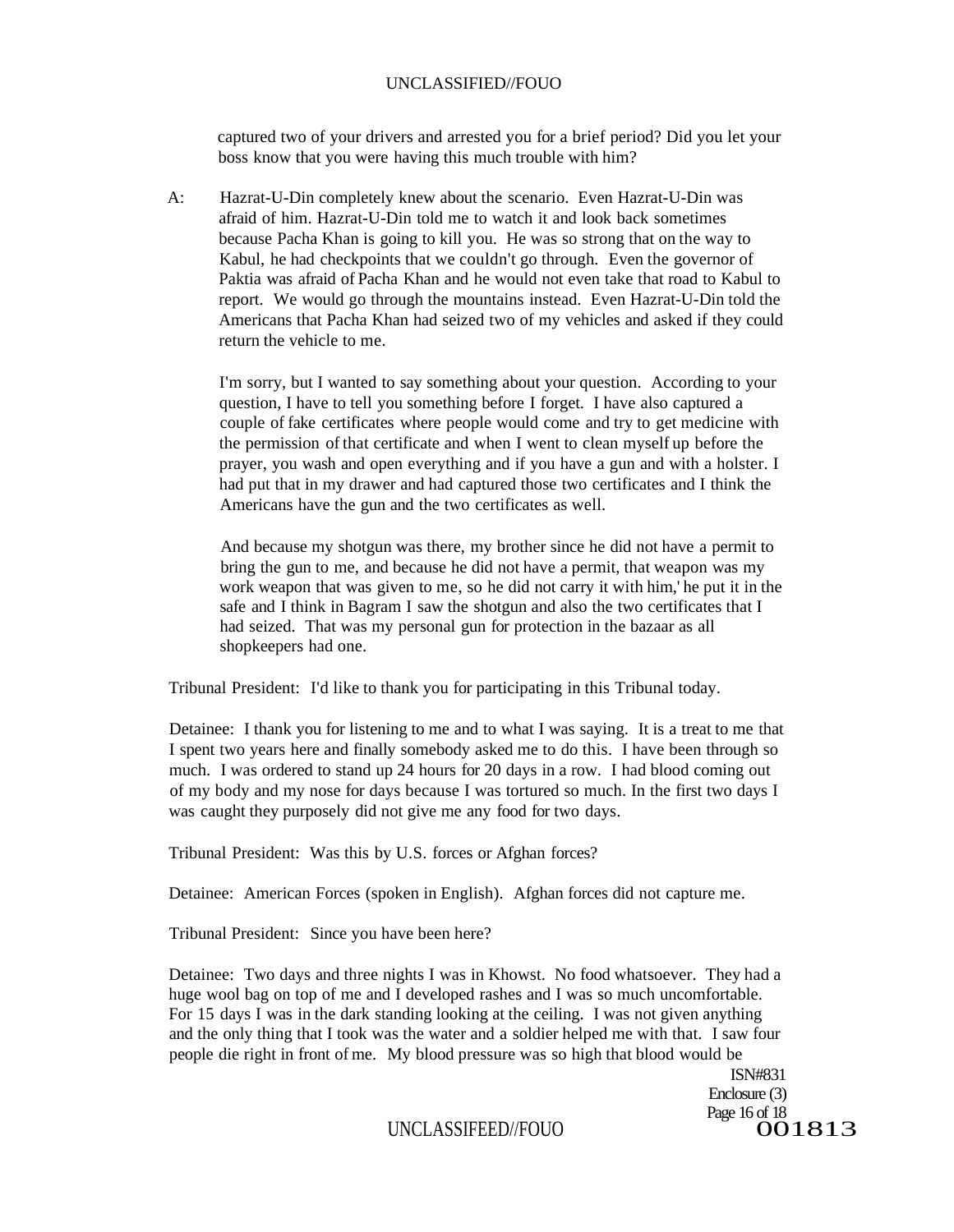coming out of my nose and all over my clothes. They put tight round glasses around my eyes, had my ears shut with plugs and I was covered with a bag. When they took the covers off it was black, pitch black because the blood had accumulated around my eyes for a whole month I could not touch the area. My whole face was black. Because I was standing, my feet had swollen so much that I could not move them when I was going to the bathroom, I would drag myself with my butt muscles and my thighs. One time I thought that I was going to get lucky and this officer came and he saw how I was doing and he told them to fix me up or untie me and he ran and the soldier came to do something and when the officer was gone the soldier ran away too. I was doing a lot better with the American forces in the Kandahar airport as I was there for four days and things were a lot better. The interrogators did not bother me that much and they did not even say anything offensive to me. And here in Cuba, I have been treated nice. Overall it is fine here.

Tribunal President: We will certainly make note of that in our reports.

*The Tribunal President confirmed that the Personal Representative had further evidence to present, which was two statements from the detainee's witness and the Personal Representative read the statements verbatim and submitted the statements as exhibits (D-B andD-C) to the Tribunal.* 

*The Personal Representative also presented and read a statement from the Detainee***'s**  *brother and submitted the statement as (D-D) to the Tribunal.* 

Detainee: I wish that my witnesses could have been here.

Tribunal President: I told you earlier that 1 would allow you to speak on behalf of the witnesses' statements and you may do so at this time if you'd like.

Detainee: The only reason I said that because what he didn't mention as a witness (Karim) was that he was a witness to when I had my pharmacy I detested the Taliban and slapped a few Talibans right in the middle of the market. Karim was standing there and I got like into a fist fight with a Taliban and that is how much I hated them and I was going to ask him what he saw what I did with the Taliban members. The whole market knows that I beat up these Taliban members. He didn't mention that when I caused all that harm to the Taliban, they punished me by closing my pharmacy for weeks. The whole area knows that I went ahead and kind of slapped these guys across the face.

*The Tribunal President then confirmed that the Personal Representative had no further evidence to present and that the Detainee had no additional previously approved witnesses to present to the Tribunal and closed the open session.* 

> ISN#831 Enclosure (3) Page 17 of 18

UNCLASSIFIED//FOUO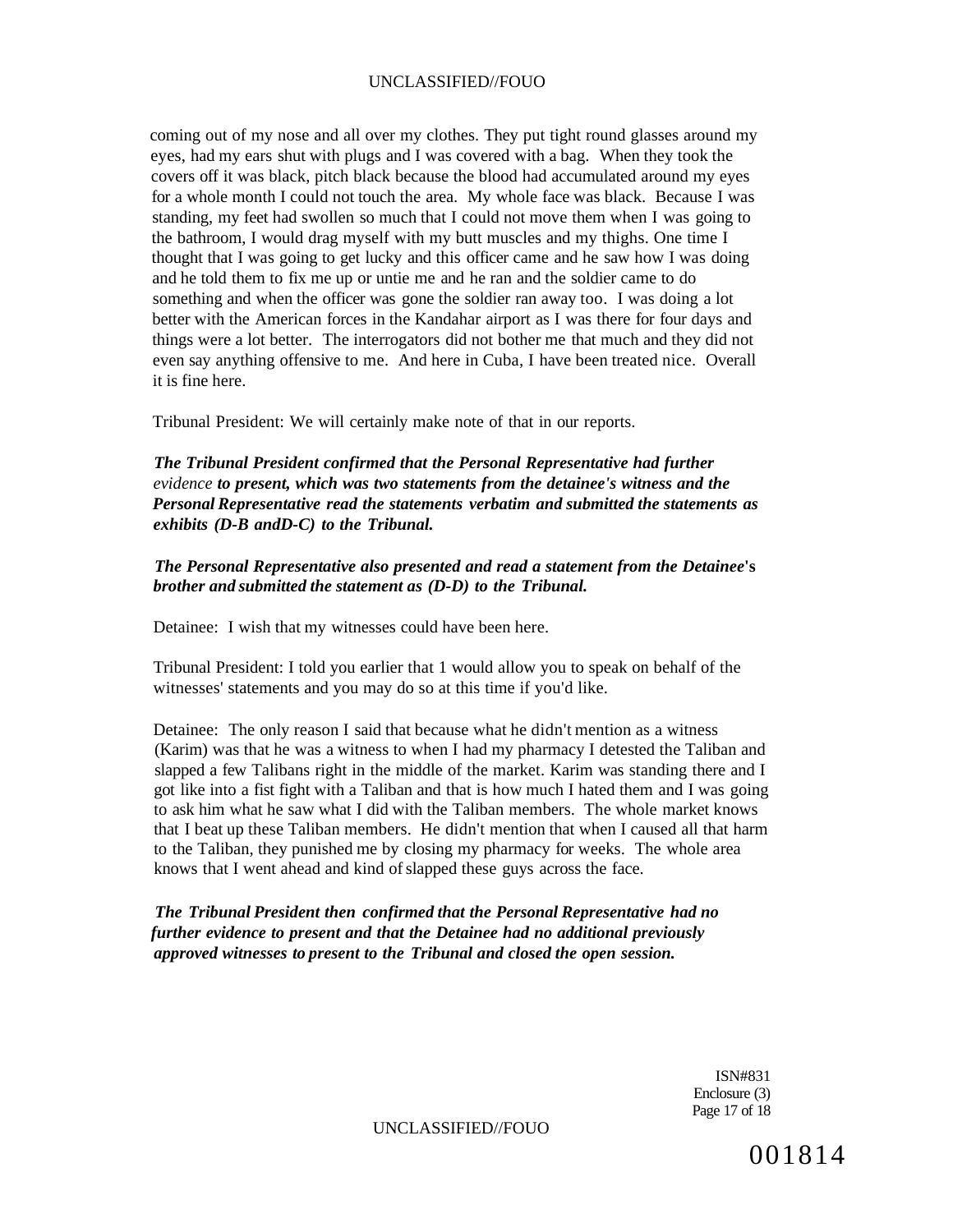# **AUTHENTICATION**

I certify the material contained in this transcript is a true and accurate summary of the testimony given during the proceedings.



Colonel, U.S. Army Tribunal President

> ISN#831 Enclosure (3) Page 18 of 18

# UNCLASSIFIED//FOUO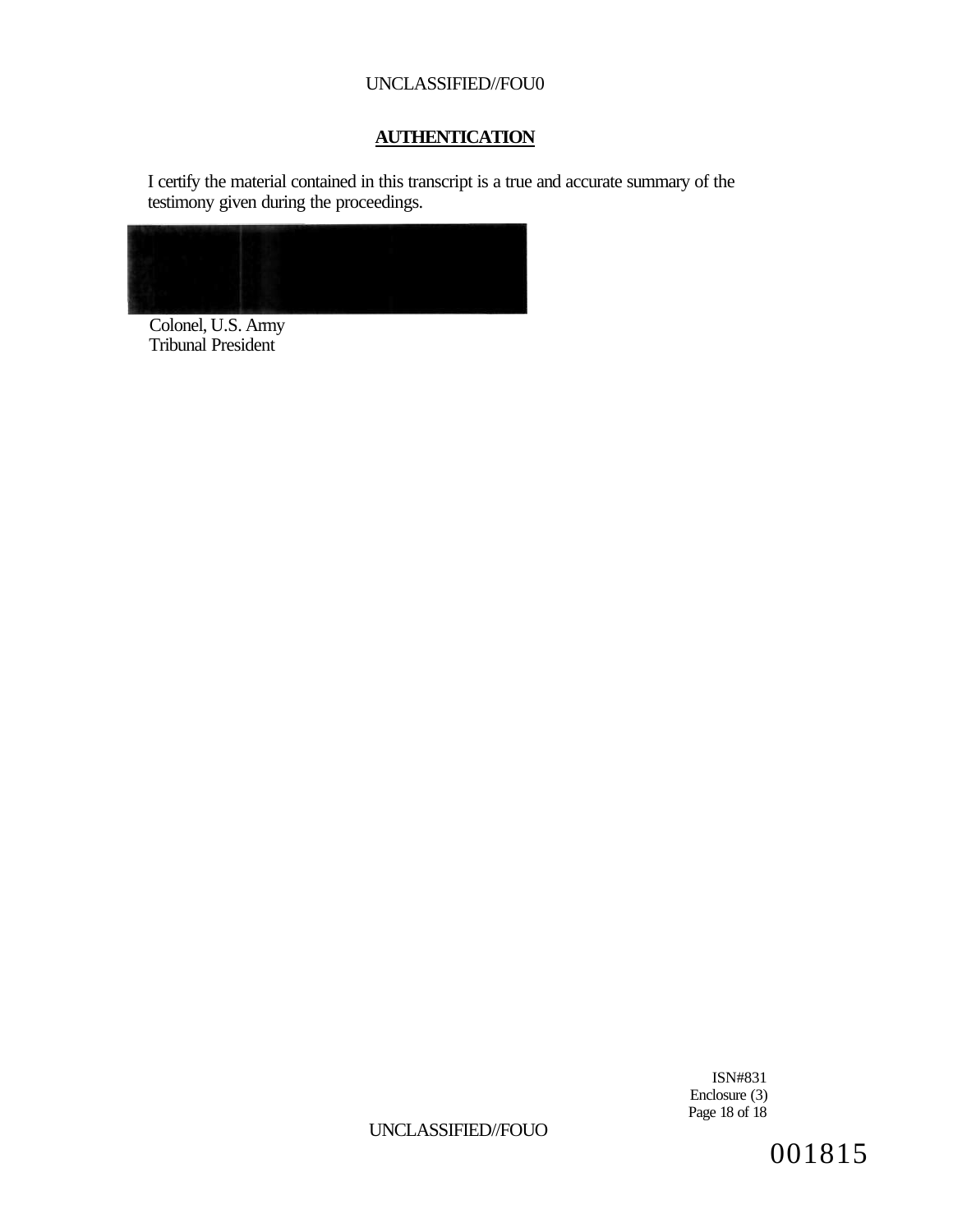$151$  $\sim$   $\sim$ 

GUAN200410198  $\sim$   $\sim$   $\sim$   $\sim$ 

# **D CROSS MESSAGE 8. SENDER/^ »,¥\*&->**

Street . . . Village, District or City

*&7^&:v~* 

Province/Country

#### 10. INTERNATIONAL COMMITTEE OF

«H aV-awr, at e **l a P«l x** - **120 1 Geneva , S** 

i

**5?**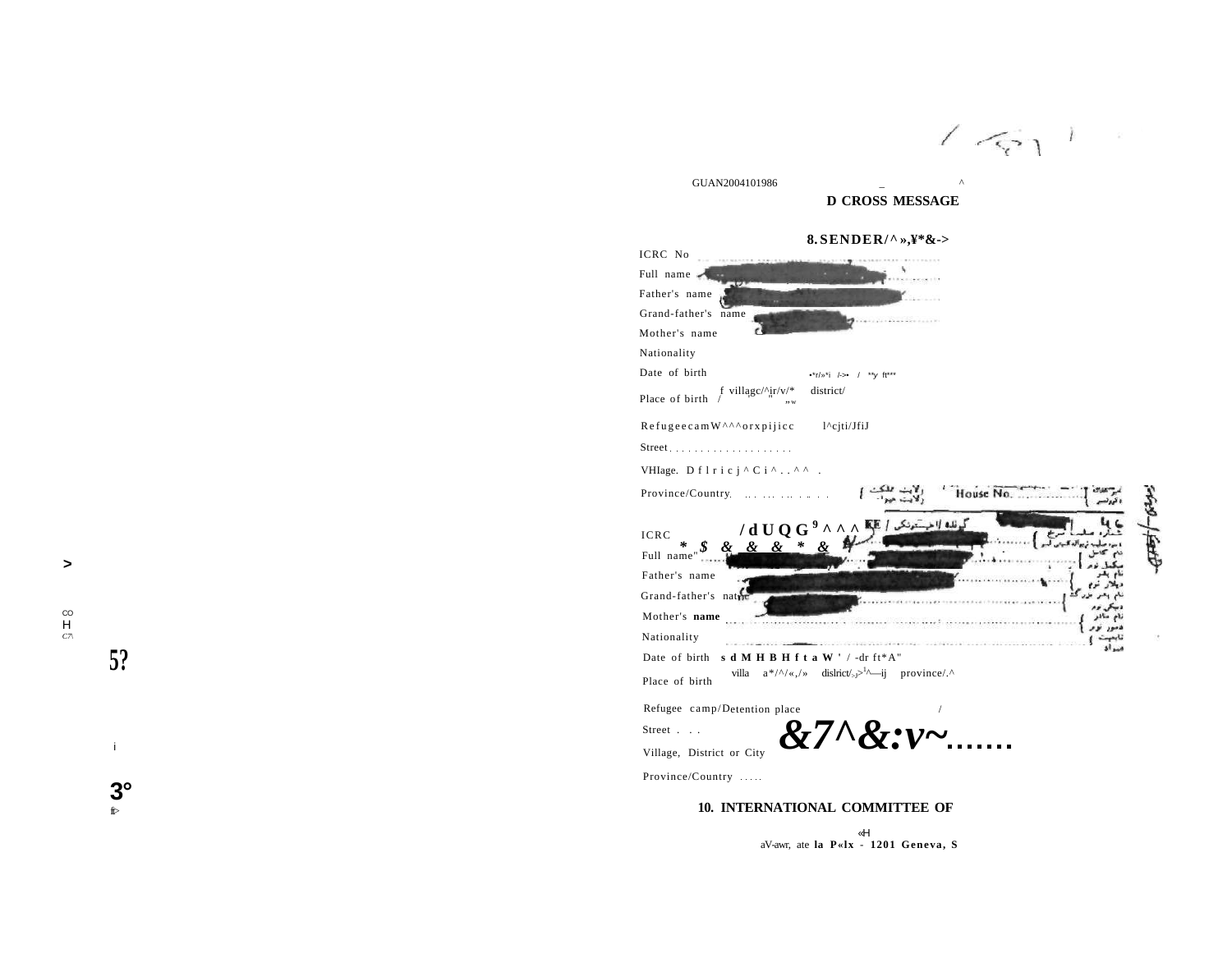

[/^UMsfcP J-fa/P-

Exh'iWlW Rye ?rf3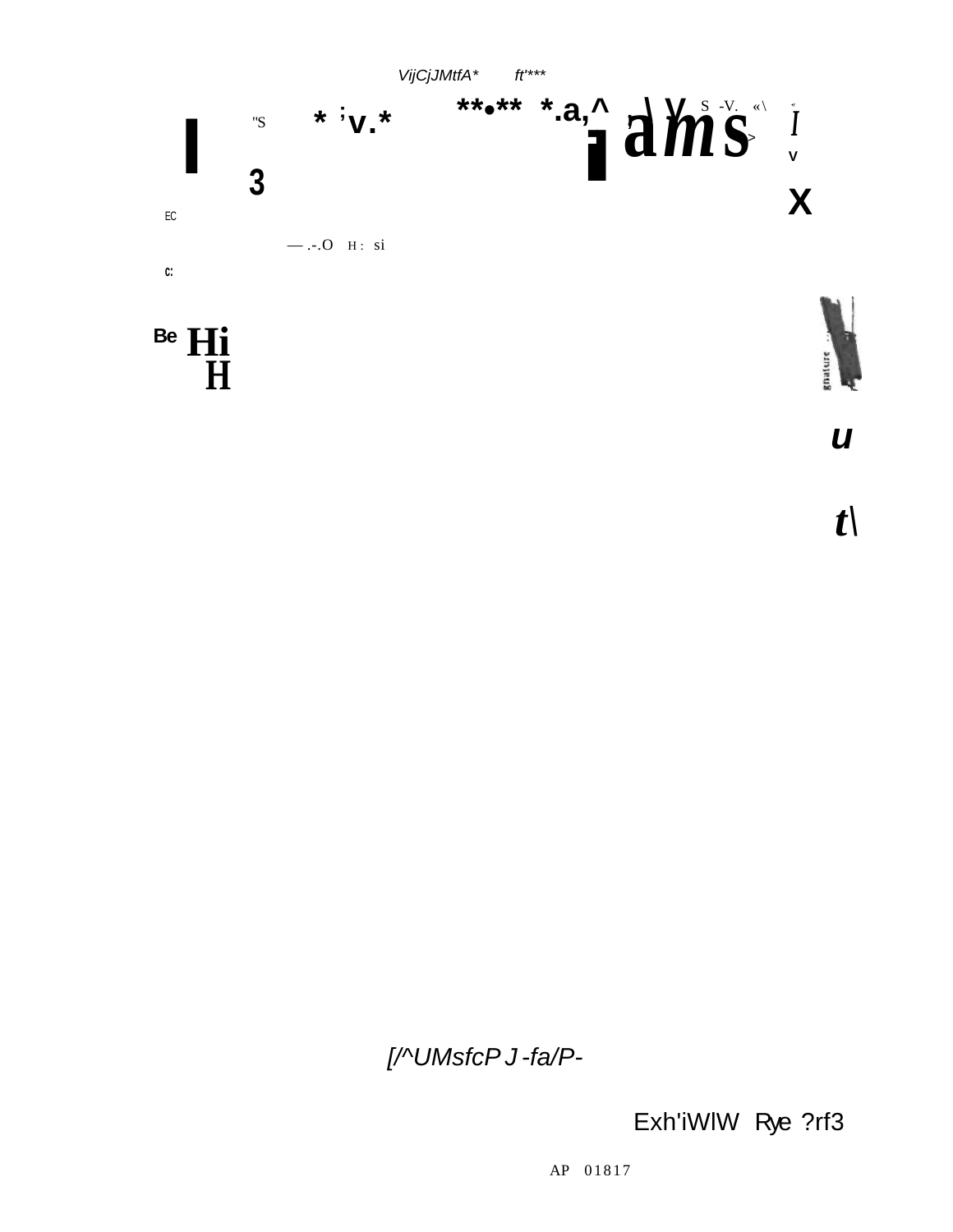#### **UNCLASSIFIED/POTO**

Translation of highlighted portion of a letter from the brother of Detainee,

"We are not facing problems. Security is reliable. Each person does his own thing. Your friends, some have their jobs, some have been transferred to different jobs. If they're not working on your release, that is upon their fairness and dignity. Other than that, do not worry about us. Merciful God will one day release you because you are an innocent person and not a criminal and a member of the transitional Islamic fKarzai] government. God is kind. You will be released soon."

UNCLASSIFIED/FWO

**Exhibit D-d Page** 3 of 3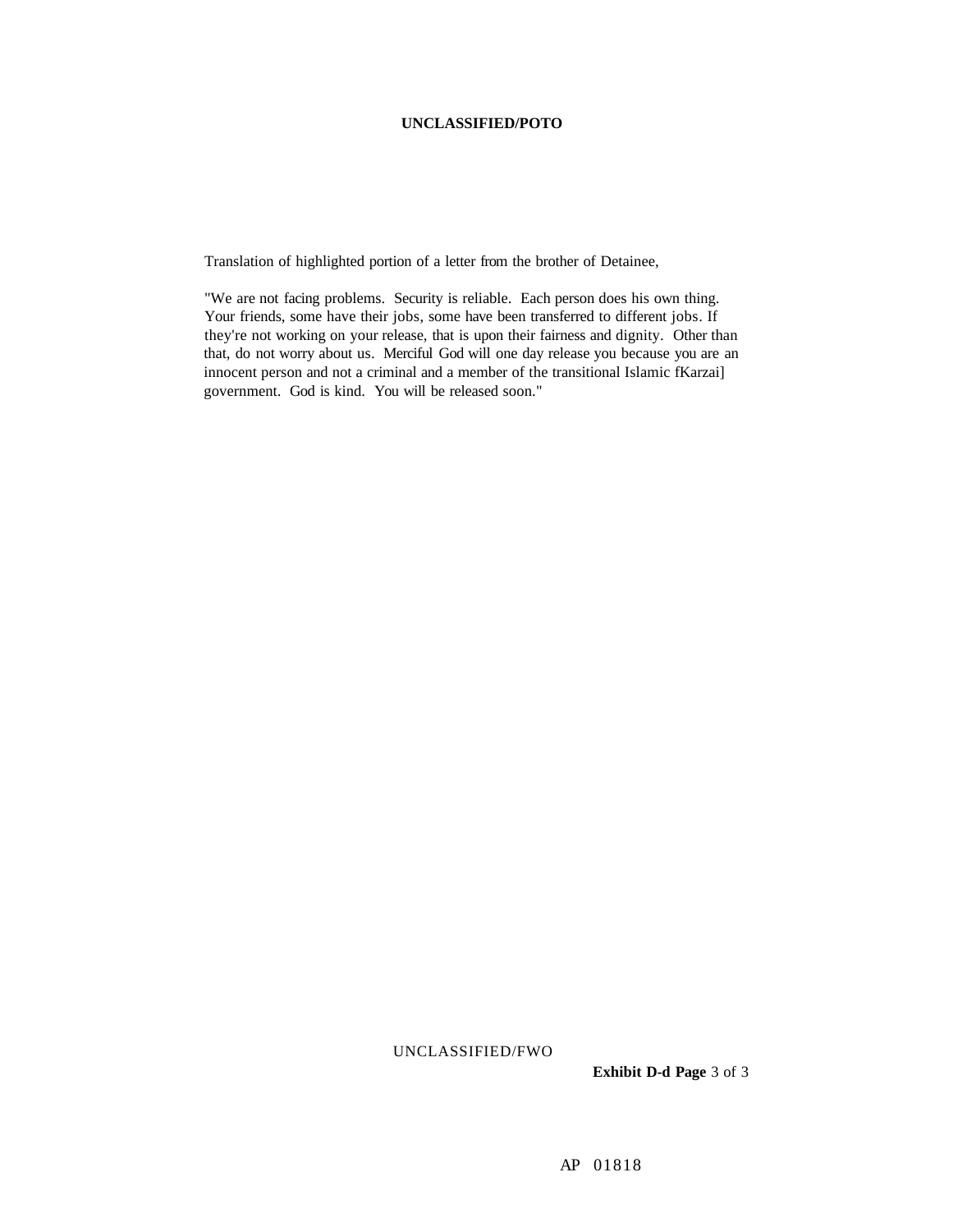**JUGE** *ys UMyff\*\** 

# IU -Pre.

JXf. W6L5..okfeLtnfidl—-free/y—CM. 5~. Oa o 05T! $\_\_$ . A>o.\_4.-fra.\A^f.\af€ct..back-jfs--b.iiv\. .ror uecm cafecn^ .............. .\_ .prior..+o...\_h.im s "i cm I ia o.~rfs *'^naA-hru.lness\** .. *. .* ...

X wte-rj (>\_coK)eri *\n& upas uJork.'i'Oa 4tsr [ka.rz.ai](http://ka.rz.ai) '\_^*  \_\_qpjerA.cyie<sup>^</sup>-f ir\ .floe. *NaMo*<sup> $\land$ </sup>*ai* .Security .or...Secret .-Scutce.  $\therefore$  > H «\*.. WCL5 . n ^ <M«a.i^sf" *[Ko.rz.CLt](http://Ko.rz.CLt)* ^ ecctase. K fi .\*\*J o. ckfecr ...  $_{\text{for}}$  i('arza.i.<sup>1</sup>i. .Qoue.^rt.fVKSinf.  $3^0$ <sup>o $^{\wedge}$ ne.srp<?r>.s J\* k(e "tor-...</sup>  $\text{fiaacc*}$ 'r>a\_^:he \_bu./.ldio<j.,wne/^l [gOp/ifefeq. He *(xxxs*   $x$ £iai<sup>x</sup>ns4|i| I btf^ctu^fi. *he pui ht/v*\. *l&* \CLA.... . -.X-cio- r>o-r. -f<oouj. u)daf fo/s "niou.oU/'-S-arc.. *abocch* ..... \_. .the .I7cLi.ibfl»9....\_...31clonf\_kVjouc> iC hcftMflU+.-tli-e T^.l"iba^ in Hi^ kV?os4 area . XP he. *toor.ks* -for \_ \_ *Hctrna)*..+-n-en . he .Is -fe^ .fl«rw\*rica.. X kVi\*«\*j *him.*  for . *OjJLir.* nnuufu.a.I...^/vi.p.lo.y/yie.\A+". ."tor .Kafz^i i rrr: ----<sup>^</sup>\_.^op.f.K?IOQ... ns [cx-f».<m *sjn* (P-. X. 5£u>. jbiViq *jdailjj imital* .\_#rf...-Hie. ^cdnoY~LCLl-Se&u-r.tiy ..bctr/dr/to,



Exfoifelf U-lo ?age loP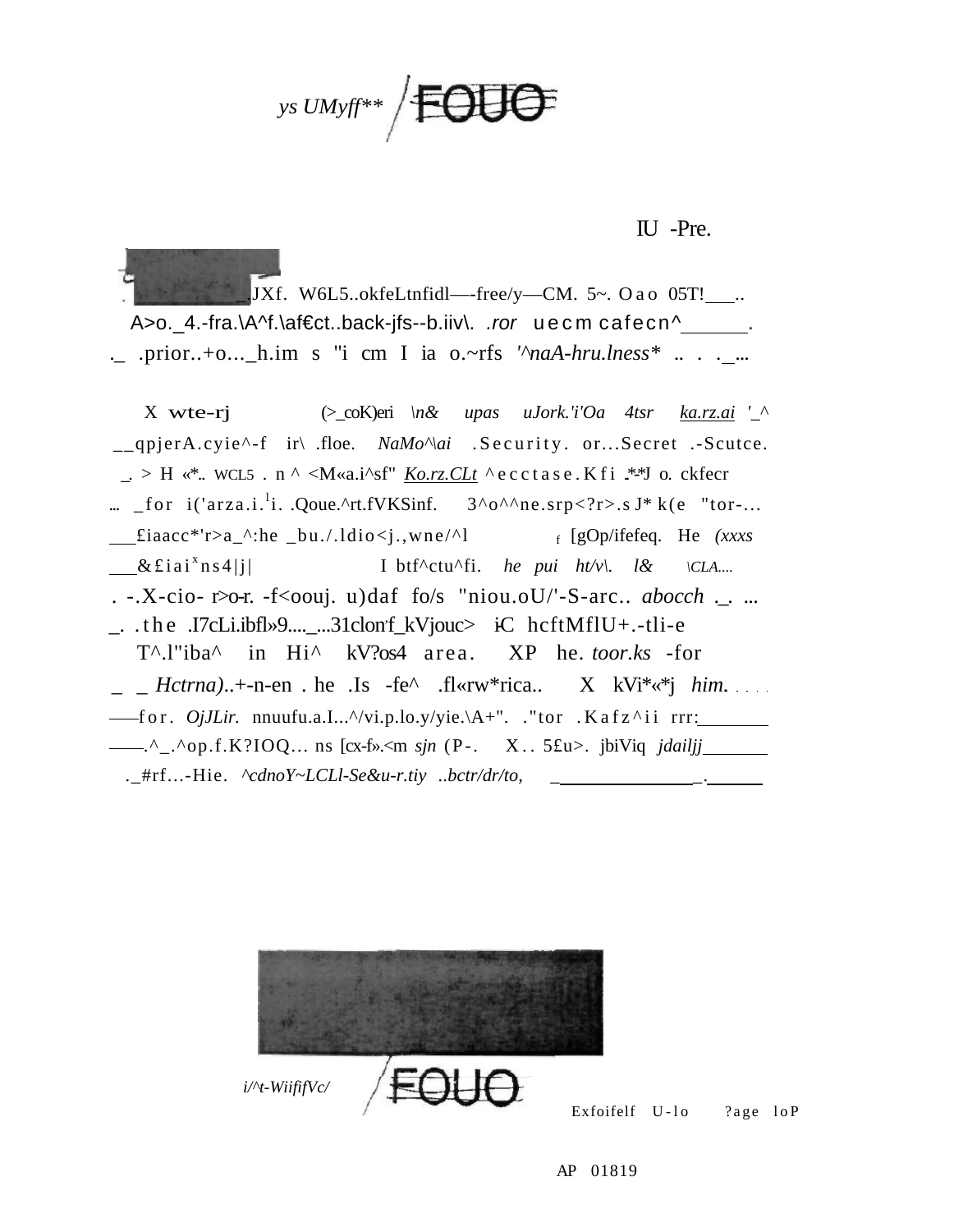



back, -fo  $\lim_{m \to \infty}$  ^ewS-£rca-fi<sup>s</sup> <r>>  $r > n$  *pproc- -fe> n>m* .9', <jn\*\*/)o —



. pli^srcian. .. IT eleM'f I^/IOUP  $h \gg /v \ll 1$  a~s .lal« *hcuo.* ^X- . *ousted . a.* WOUJ^ 5nop anc( £\*oorcjVio paf-s S'loop.

**y**  -nev/e<sup>\*""</sup> (oea.<-c£ o-t a<sup>\*</sup>ny e>rp/osw-e **ce/( 10** *toothed* **J** f Q-fi-e/- <9u^7/v&« oVi-K/ *sx^ttnseh* 

daw. .-f-o QO.. pncLw  $*$ vf- $*^{\text{TM}}$ e ryicsy^e a(3c?u.t..^"-..^». \_\_\_\_\_

..Oof clos^. XVtf *neoer se.ew* AI>H do *<t\*iyMti.\*L& except cocr-l< 100% fr\ hrS profess for? ~.* 

| $\mathbf T$ |                                                                                                           |                                                                                                                                                                                                                                                                                                                                                                      |  |  | St-0*2C2. fcy a-// $mighfy$ $A/ah$ |  |
|-------------|-----------------------------------------------------------------------------------------------------------|----------------------------------------------------------------------------------------------------------------------------------------------------------------------------------------------------------------------------------------------------------------------------------------------------------------------------------------------------------------------|--|--|------------------------------------|--|
|             | $-+hcdr$ ooUaJ- 2 hacse $\alpha$ -ld 4-vdo $\gamma$ r <sup><math>\land</math></sup> +ke -h $\alpha$ -i-U. |                                                                                                                                                                                                                                                                                                                                                                      |  |  |                                    |  |
|             |                                                                                                           |                                                                                                                                                                                                                                                                                                                                                                      |  |  |                                    |  |
|             |                                                                                                           | $\frac{1}{\sqrt{2}}$ l/ $\frac{1}{\sqrt{2}}$ l/ $\frac{1}{\sqrt{2}}$ l/ $\frac{1}{\sqrt{2}}$ l/ $\frac{1}{\sqrt{2}}$ l/ $\frac{1}{\sqrt{2}}$ l/ $\frac{1}{\sqrt{2}}$ l/ $\frac{1}{\sqrt{2}}$ l/ $\frac{1}{\sqrt{2}}$ l/ $\frac{1}{\sqrt{2}}$ l/ $\frac{1}{\sqrt{2}}$ l/ $\frac{1}{\sqrt{2}}$ l/ $\frac{1}{\sqrt{2}}$ l/ $\frac{1}{\sqrt{2}}$ l/ $\frac{1}{\sqrt{2}}$ |  |  | ExU;b\4 D-c & Q6                   |  |

 $l$ »-PJ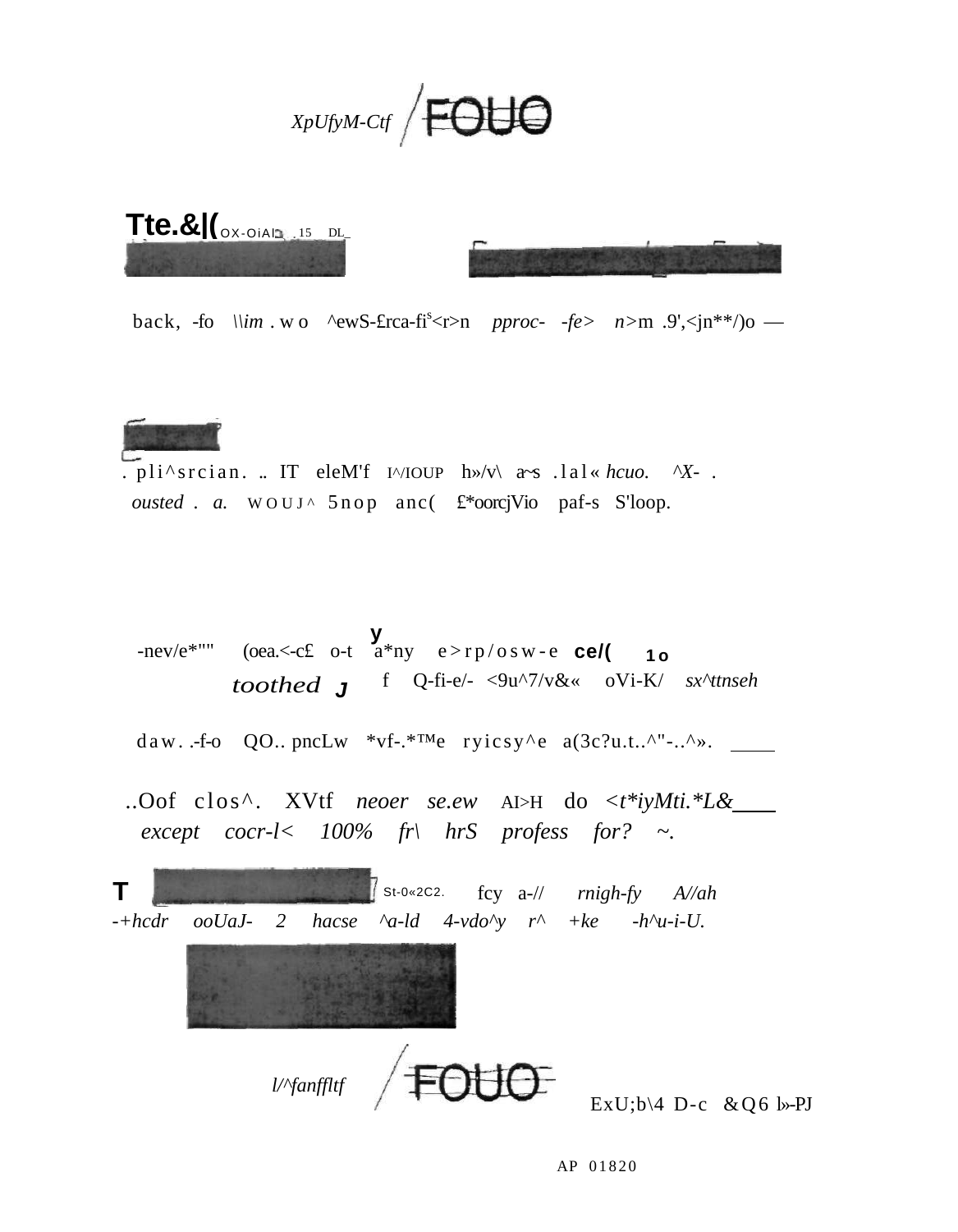#### Summarized Unsworn Detainee Statement

*The Personal Representative made the following statement on behalf of the Detainee, who was absent from the proceedings.* 

#### **\* 3(a)l The Detainee was second in command of his group in Tora Bora.**

I have never been to Tora Beta. This is not true.

#### **3(a)2 The Detainee trained at al** Farouq **and Kandahar, Afghanistan.**

I did train in a camp, but the camp was not al Farouq. The camp I trained in translates to  ${}^{\text{tc}}$ the truth." I deny being at the al Farouq training camp.

#### **3(a)3 The Detainee has met Usama Bin Laden.**

This is not true. I did not meet Usama Bin Laden. All I did was see a photograph of him. If I see a photograph of President Bush, does that mean I met President Bush? If I see a photograph of so and so, did I meet so and so? I adamantly deny meeting Usama Bin Laden, I only saw him in a maga2ine.

**3(a)4 The Detainee's name was found on an Internet web-site listing of captured Taliban and Al Qaeda fighters.** 

- **3(a)5 The above-mentioned website's stated goal was to publish the names to place pressure on the home countries and Pakistan to release the "prisoners," \***
- **3(a)6 The Detainee's name was found on a computer server hard drive of Arabs incarcerated in Pakistan recovered during a raid on a suspected Al Qaeda safe house in Islamabad, Pakistan.**  9
- **\* 3(a)7 One of Detainee's known aliases was on a list of captured Al Qaeda members discovered on a computer hard drive associated with a senior Al Qaeda figure.**
- **3(a)8 One of Detainee's known aliases and corresponding "trust" account were found on computer media seized during raids on Al Qaeda-associated safe houses.**

Points 3(a)4 through 3(a)8,1 do not have direct knowledge of. These items have all been made up. When I was picked up by the Pakistanis, I was kidnapped. They could have used information against me. The French media also wrote about a number of individuals being kidnapped,

> ISN# 322 Enclosure (3) Page 1 of2

UNCLASSIFIED//FOUO<br> **OG18£i**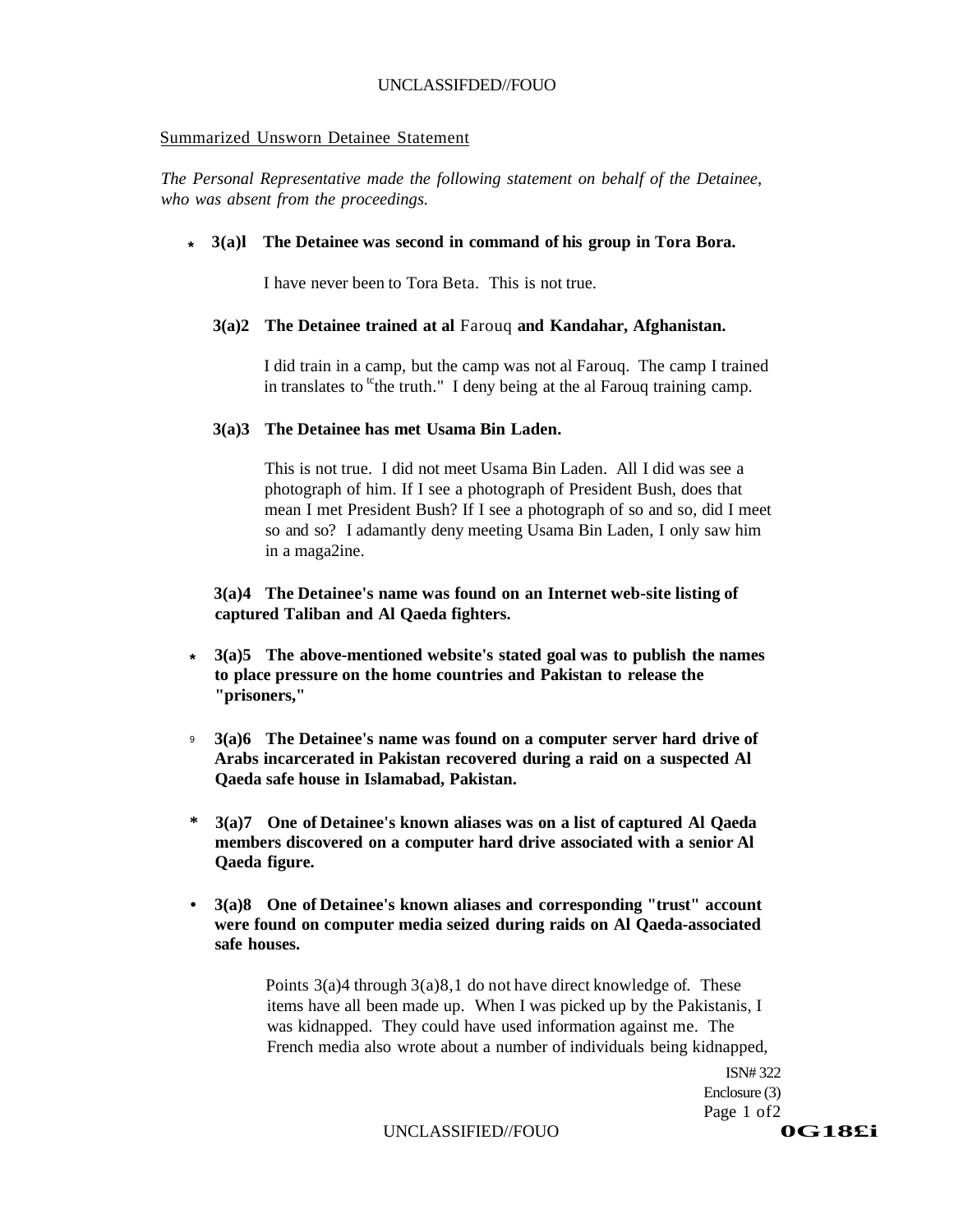therefore, my name was being used...maybe my passport was found and someone took my name, and the Pakistanis used it against me.

While I was in the prisons in Pakistan, I gave my name to the military personnel there. Anybody in uniform that would ask my name, I thought they were legitimate, and I gave them my name. They may have used my name against me.

I was a kidnapped person from Pakistan. If you want me to be in this prison, I will be here for 200 or 300 years. I have a good time here, I am in Camp 2; I've been in Camp 2 the entire time. I've never had any problems here. I have always been cooperative while I've been here, and if all is well, I will be here for the rest of my life.

I did lose my passport in Kabul, and someone may have found that passport and used the name against me.

#### AUTHENTICATION

I certify the material contained in this transcript is a true and accurate summary of the testimony given during the proceedings.

 $\overline{\phantom{0}}$ 

Colonel, U.S. Marine Corps Tribunal President

> ISN#322 Enclosure (3) Page 2 of 2

UNCLASSIFIED//FOUO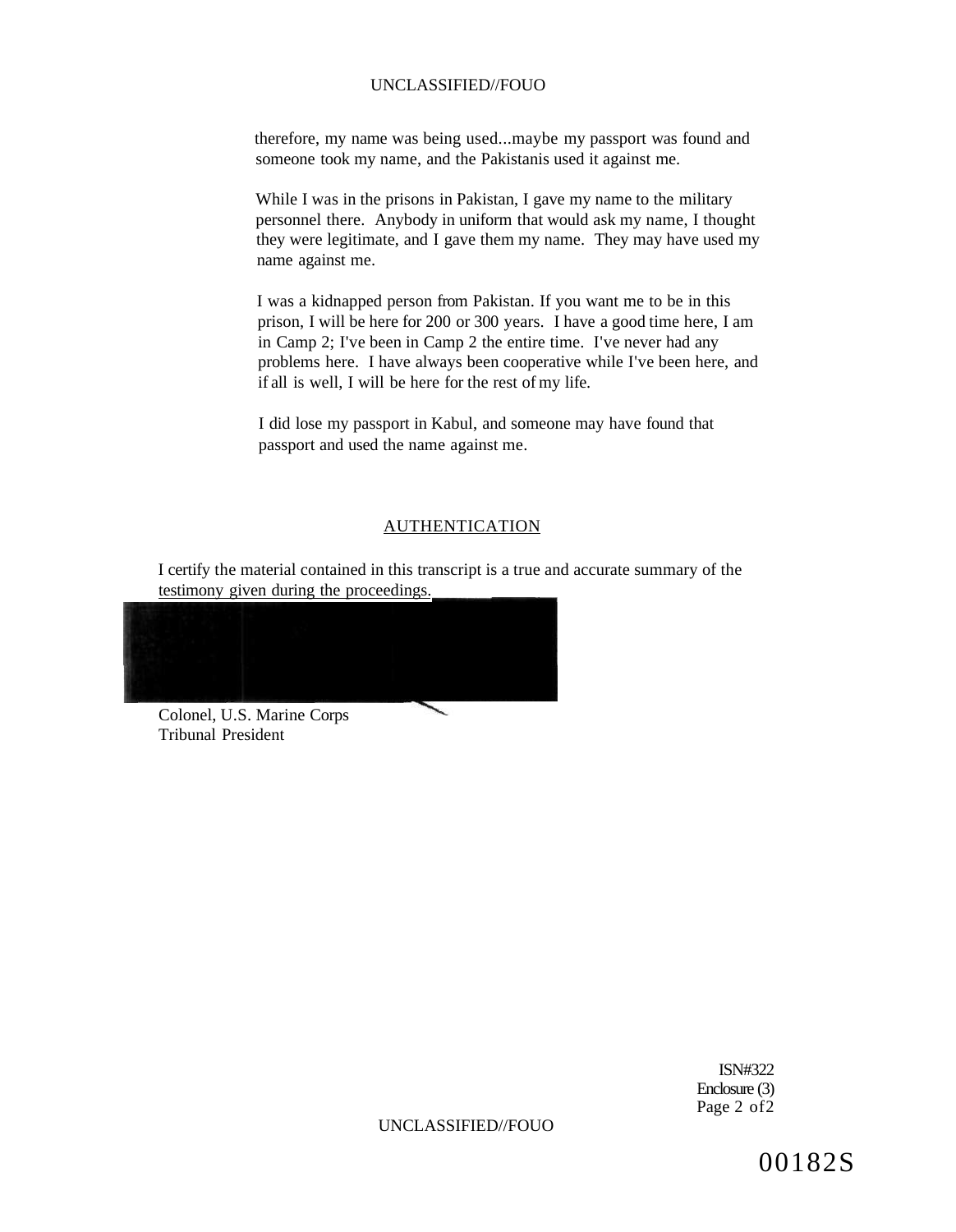#### Summarized Sworn Detainee Statement

When asked by the Tribunal President if the Detainee understood the CSRT process, the Detainee answered, "Yes."

When asked by the Tribunal President if the Detainee had any questions concerning the Tribunal process, the Detainee answered, "No."

Tribunal President: Do you still want to present information to this Tribunal?

Detainee: To what?

Tribunal President: Any statement on your behalf concerning the unclassified evidence or any information that you want us to be aware of.

Detainee: The fact that the Derunta camp is run by Al-Qaida, that is not correct.

Tribunal President: Would you like to make your statement under oath?

Detainee: Yes.

[The Detainee was sworn using the Muslim oath.]

Tribunal President: Thank you, you may begin.

Detainee: It is true that I trained for twenty-eight days. I trained on the Kalashnikov and fired about ten shots. With a pistol I fired just a few shots, maybe five or six. The RPG, I only saw it I did not train on it. The training camp was small so there were only six or seven people that trained on the RPG.

Personal Representative: If he would like, I can read the statements.

Detainee: Yes.

Personal Representative: 3.a« 1, (The Detainee is a Tunisian national who traveled to Italy then to Afghanistan where he received training at the Derunta military camp.)

Detainee: Yes, that is correct.

Personal Representative: 3.a.2. (Derunta is an Al-Qaida military training camp.)

Detainee: No, that is not correct.

ISN #502 Enclosure (3) Page 1 of 9

# UNCLASSIFIED / FOUO

C01S23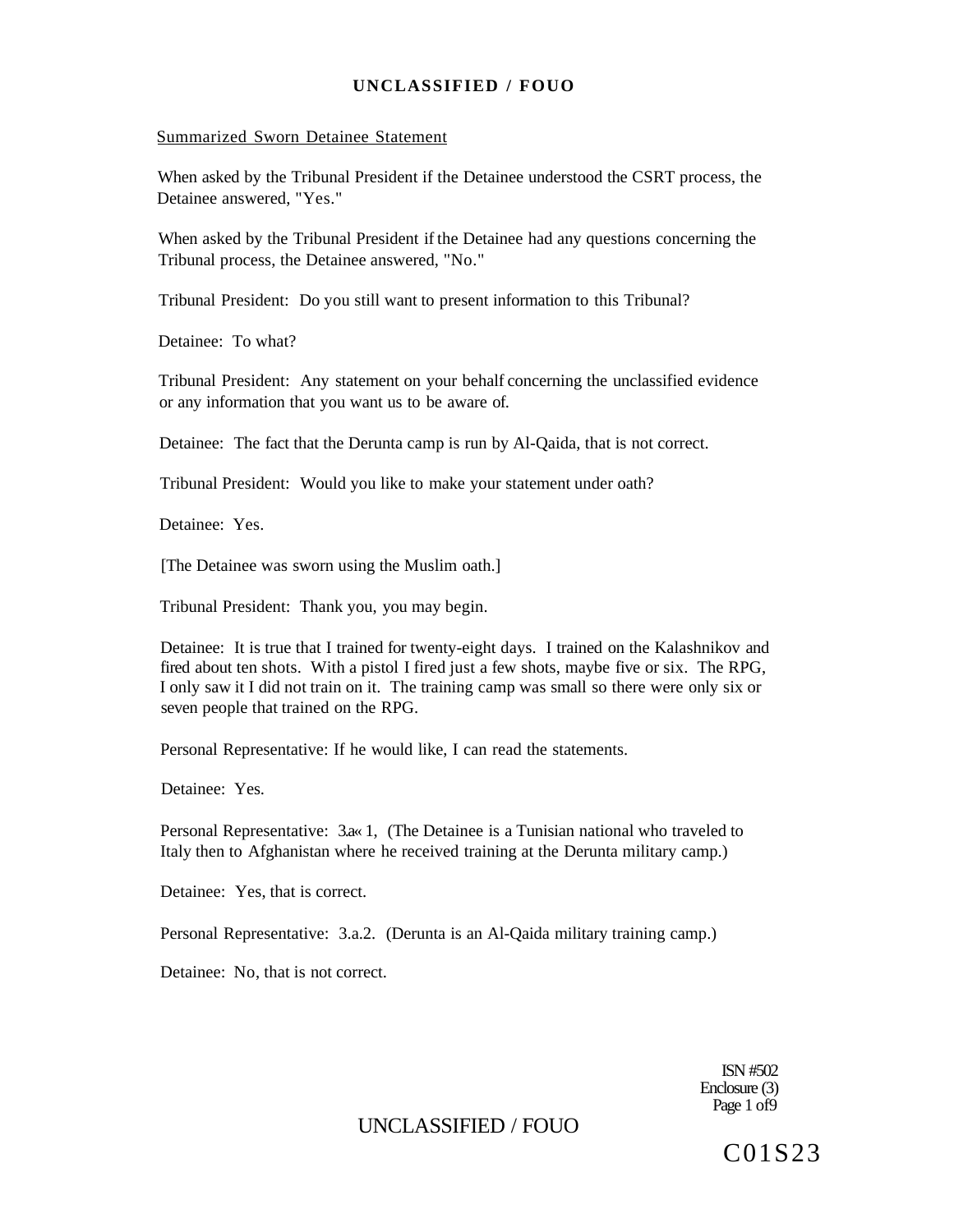Personal Representative; We have already talked about number three. 3,a.3. (The Detainee spent twenty-eight days at the camp where he participated in Kalashnikov rifle, pistol, RPG, and grenade training.)

Personal Representative: 3.a A (The Detainee fought with Al-Qaida in the mountains of Tora Bora.)

Detainee: No, I did not fight.

Tribunal President: Does this conclude your statement?

Detainee: This training camp is not associated with Al-Qaida. The proof to this is the Taliban shut down all the training camps in Derunta. The training camp I trained in is associated with the Islamic mujahadin. They were against the Taliban and fighting the Russians. They were the ones running this camp and were not associated with anyone. The man running it told me as soon as I got there that they were not associated with anyone or any regime. The Taliban closed these camps so the people training there would have to go and train in camps with Bin Laden and Al-Qaida in Kandahar. I trained in 1997 at the beginning of the Taliban. About the issue with Tora Bora; I did not go there, Tora Bora is a village. The only way for me to go to Pakistan was through that village and the mountains of Tora Bora. There were Arabs in the mountains but I wasn't there. I just walked through there to get to Pakistan. That's it.

Tribunal President: Personal Representative, do you have any questions for the Detainee?

Personal Representative: No, sir.

Tribunal President: Recorder, do you have any questions for the Detainee?

Recorder: No, sir.

Tribunal President: If we may, the Tribunal Members have some questions.

Detainee: Yes.

Summarized Answers in Response to Questions by the Tribunal Members

Q. When did you go from Tunisia to Italy to Afghanistan?

A. 1989.

- Q. For what purpose did you go?
- A. To work in Italy.

ISN #502 Enclosure (3) Page 2 of 9

#### **UNCLASSIFIED/FOUO**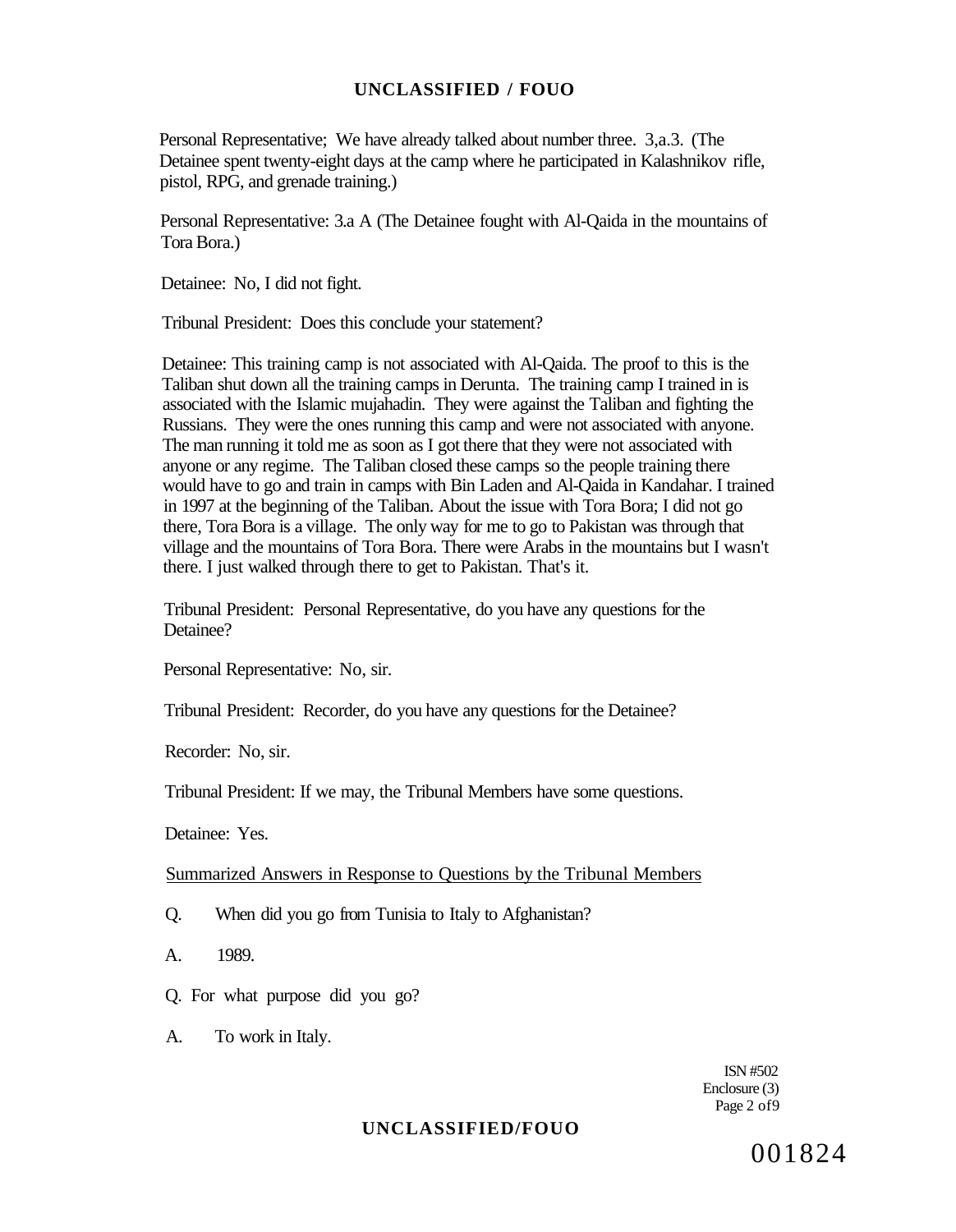- Q. How long did you stay in Italy?
- A. From 1989 to 1990. And then I went to (inaudible). Then I returned in 1990 until 1997.
- Q. Was the main reason you went to Italy to find work?
- A. Yes.
- Q. So you stayed in Italy until 1997 and then you went to Afghanistan?
- A. Yes.
- Q. Why did you choose to go to Afghanistan at that time?
- A. I did not decide. I was working with drugs and using drugs. There was a restaurant beneath a mosque and I would go there to eat because it had Arabic food. I met a Tunisian man there and his name was Abu Abdullah. He encouraged me to start praying. I continued to pray and started observing the religion. I stayed there for about three months and then he gave me money and a ticket and told me to go to Afghanistan.
- Q. To start your life over?
- A, Partly, I just didn't know anything at that time because of my drug use. I think he had some problems with Tunisia. He told that there were no people with beards and no people wearing veils in Tunisia. People were not praying and things like that.
- Q. That is the reason he said you shouldn't go back there?
- A. Don't go back there?
- Q. Abu Abdullah said don't go back to Tunisia because the people were not properly observant to Islam?
- A. No, because the government forbids having a beard and the veil and the praying.
- Q. So he advised you that you should not go back to Tunisia or were there other reasons why you did not want to go back?
- A. At that time?
- Q. Yes.

ISN #502 Enclosure (3) Page 3 of 9

# UNCLASSIFIED / FOUO  $001825$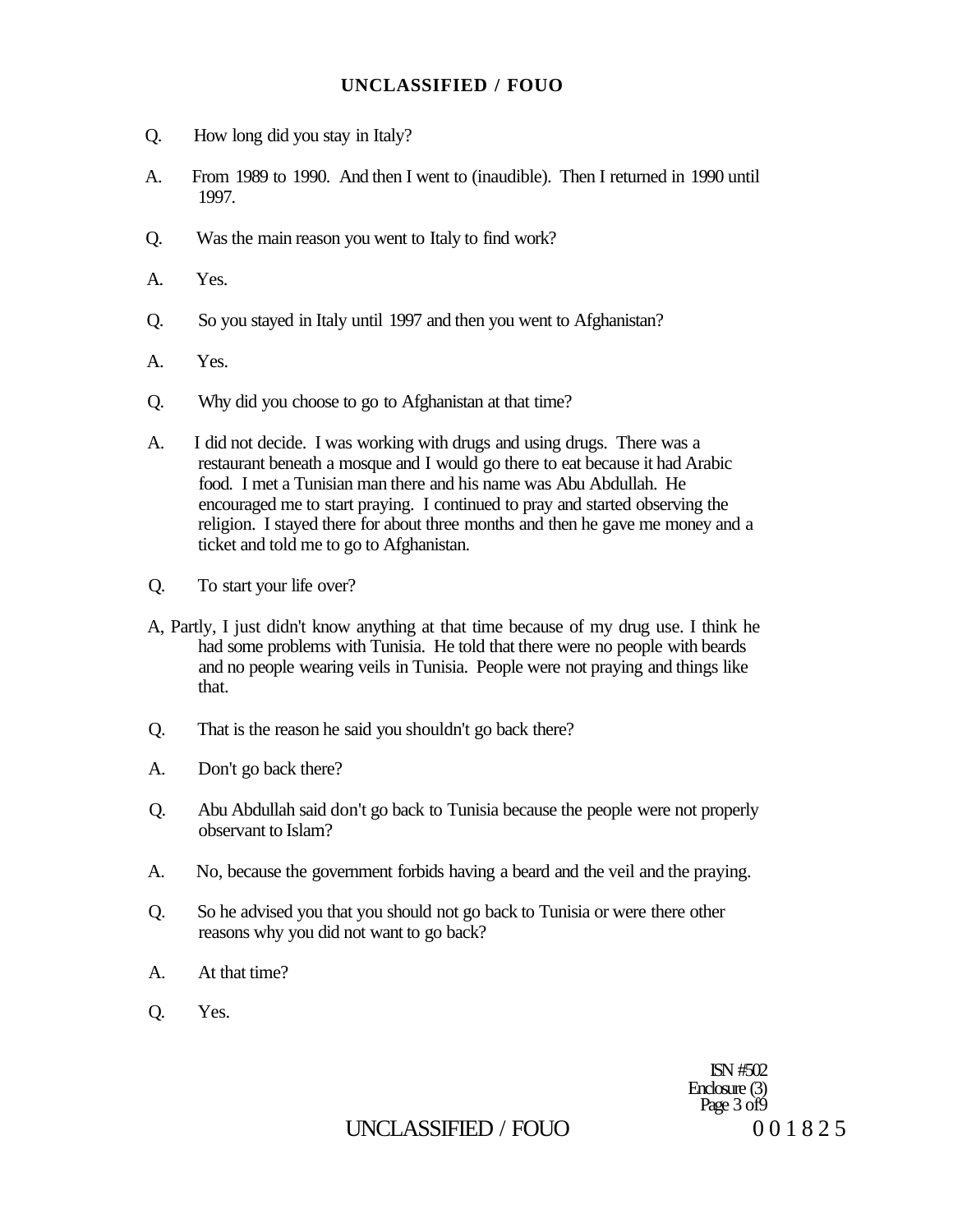- A. Because I was using drugs. It would have been a problem for me to stay there for seven years and then go back to Tunisia with no money or nothing.
- Q. So, around 1997 or 1998 you went from Italy to Afghanistan?
- A. 1997,
- Q. Where did you go and what did you do?
- A. When I first got there I went to Islamabad. A Tunisian man named Saif met me at the airport and took me to Peshawar. I stayed there about a month. I was cleanshaven at time and I was able to grow a beard within that month. Then I went into Afghanistan and stayed for about a month in a house. He then took me to the Derunta camp.
- Q. So we are still in the 1998 time frame?
- A. 1997 or 1998.
- Q. Did you have any military training before you went to that camp?
- A. No.
- Q. Why did you go to that camp at that time?
- A. I didn't go there, the Tunisian man took me there.
- Q. Why did he say you needed to go there?
- A. To train.
- Q. For what in particular?
- A. He told me that in our religion this is something that you should do. You should train.
- Q. In case of a conflict coming up?
- A. Maybe, in our religion, that is how it is. For example, someone that works in the Army in his country, why is he in the Army?
- Q. Because he is volunteering to train and be prepared. Is that the right answer for you also?
- A. Just about.

ISN #502 Enclosure (3) Page 4 of9

UNCLASSIFIED / FOUO 00182 G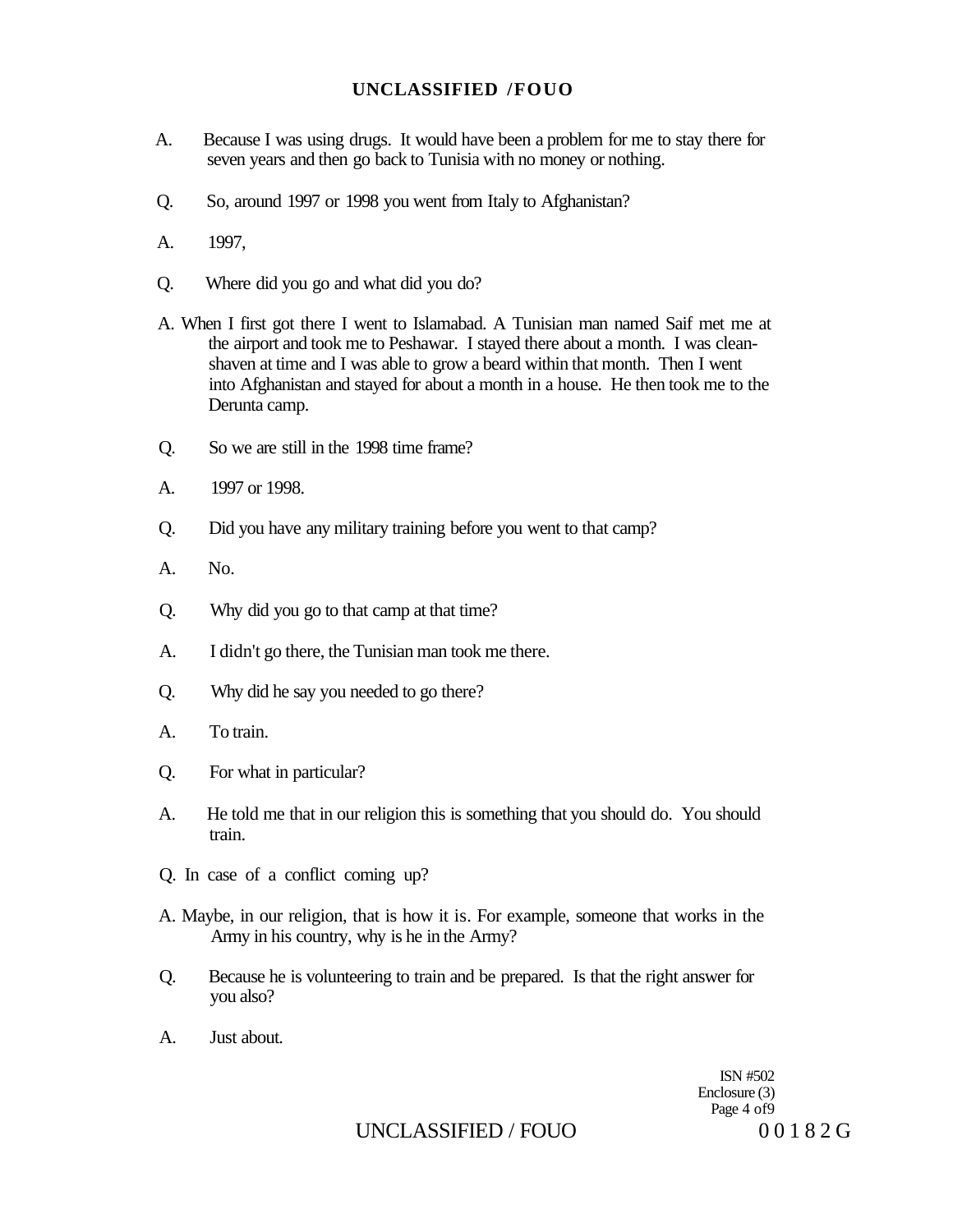- Q. Did the Taliban approve of your presence in the country?
- A. The Taliban was not the country and couldn't approve or not approve. Afghanistan is a jungle. There is no law or anything.
- Q, So you didn't ask for anybody's approval to go to the camp? You just went with the man that led you there?
- A. Yes, I didn't know anything.
- Q. So after your training at the Derunta camp what did you do after that?
- A. I wanted to return to Italy because I had a round trip ticket.
- Q, Did you return or did you remain in Afghanistan?
- A. No, I left Afghanistan.
- Q. And you went back to Italy or somewhere else?
- A. No, I stayed in Pakistan.
- Q. You had a round trip ticket did you ever go back to Italy or you just didn't do it?
- A. No I did not return.
- Q. If you had a round trip ticket, why did you choose not to return?
- A. Saif took me to a house, and two of my Libyan brothers were there and they advised me not to go back. They told me to stay here so I was away from the drugs and the problems.
- Q. And you accepted their advice?
- A. Yes.
- Q. We are in 1998 now and you are in Pakistan and what did you do while you were in Pakistan at that time?
- A. The Libyans had a store where they sold several Arabic things like honey. So I just stayed with them there.
- Q. Did you work in the store with them?
- A. Yes.

TSN #502 Enclosure (3) Page 5 of 9

# UNCLASSIFIED / FOUO C 01827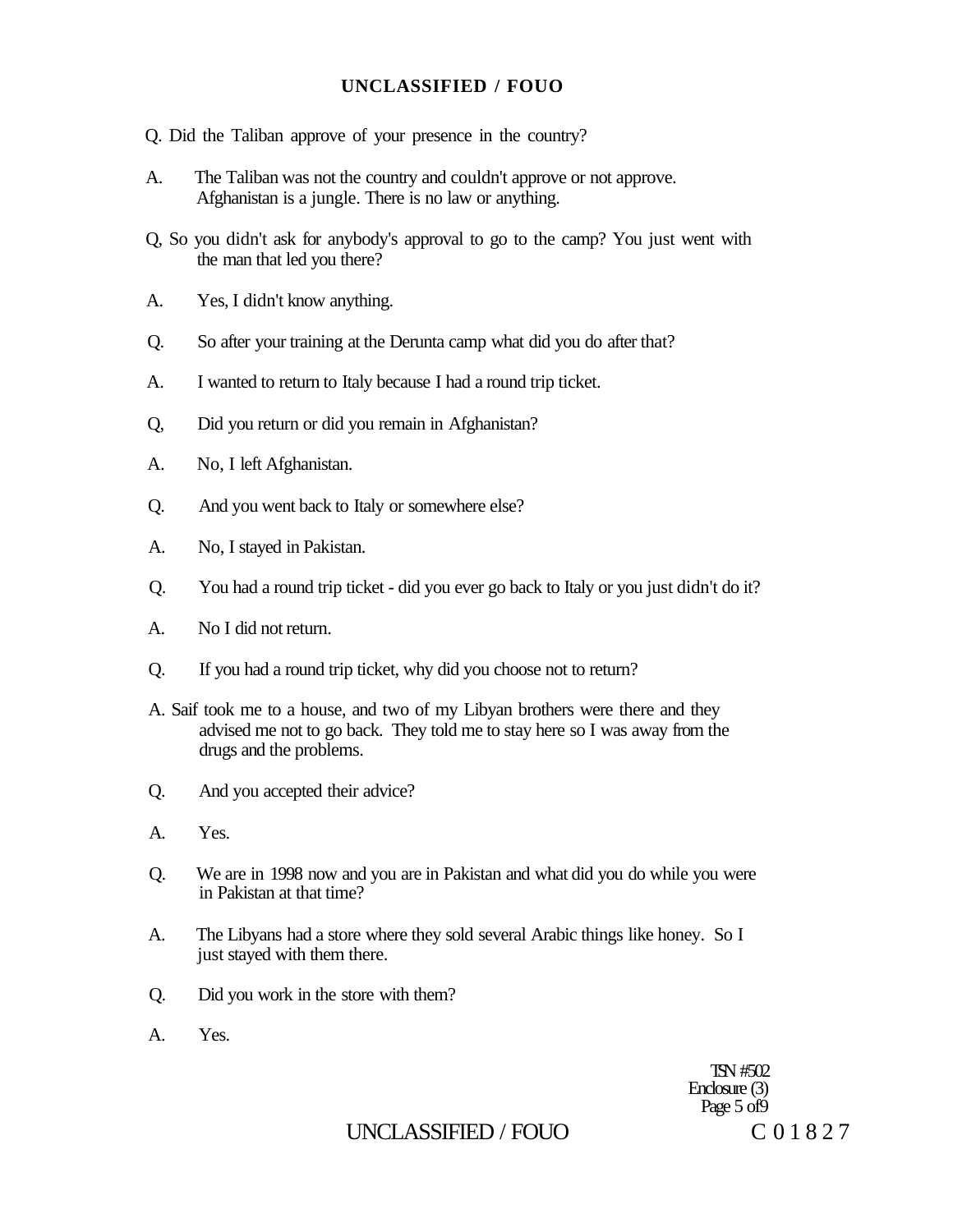How long did you do that?

Until 2000 when I got married.

In Pakistan?

Yes.

Was there a time then when you returned to Afghanistan?

In 2000.

After you got married?

Yes.

What was the reason you decided to go back?

When the current President of Pakistan came into power he started rounding up Arabs and returning them to their countries. I was afraid he would turn me over to Tunisia. So I went to Afghanistan because there is no law or anything.

So you went to Afghanistan and left your Pakistani wife behind?

No, she was with me.

So your intent was to move to Afghanistan and stay there because it was more secure for you?

Yes.

So we are still in 2000 and you and your wife are going to Afghanistan. Where did you go in Afghanistan?

Jalalabad.

Were you able to find work there?

No, there is no work in Afghanistan. You can be an independent merchant if you want.

How were you able to survive then?

I would send an Afghani man to Pakistan to buy honey. He would bring it back and I would sell it in little containers.

> ISN #502 Enclosure (3) Page 6 of 9

# UNCLASSIFIED / FOUO 001828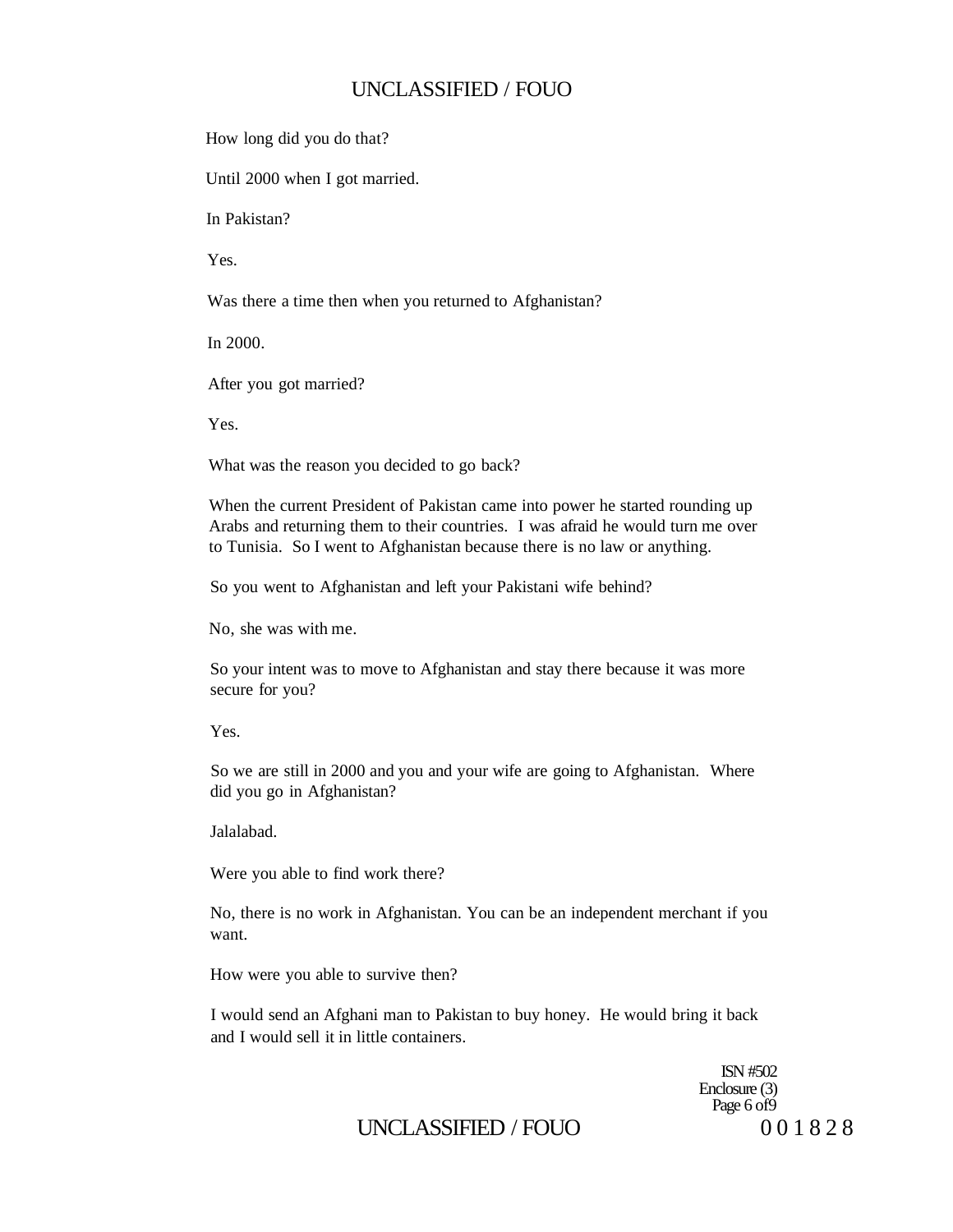- 0. That was enough to for you and your wife to survive?
- A. In Afghanistan it is normal. The cost of living is very low, I wasn't living in a palace, I was living normally.
- Q. Where you ever bothered or harassed by anybody in the Afghan government because you were not Afghan?
- A. No.
- Q. Of course at that time, Afghanistan is in the middle of their civil war. When did you first become aware that they were in the middle of a war?
- A. From the minute I entered in 1997. The fighting was in Kabul, not in Jalalabad.
- Q. So you weren't concerned for your safety or your wife's safety?
- A. No, because I knew there was nothing going on in Jalalabad.
- Q. Did the Taliban ever approach you and ask you to do things for them?
- A. No.
- Q. Even though they needed every able body man they could get?
- A. That is not true.
- Q. When was it that you decided that you needed to leave Jalalabad?
- A. When the problems with America started.
- Q. And the war advanced to the city of Jalalabad?
- A. Not in the city, in the mountains far away.
- Q. And you decided at some point to try to return to Pakistan?
- A. Yes.
- Q. But the same President was still there and you said before that he was rounding up Arabs and sending them back to their home countries. So were you still afraid that might happen?
- A. It's better than getting killed.

ISN #502 Enclosure (3) Page 7 of9

# UNCLASSIFIED / FOUO 001829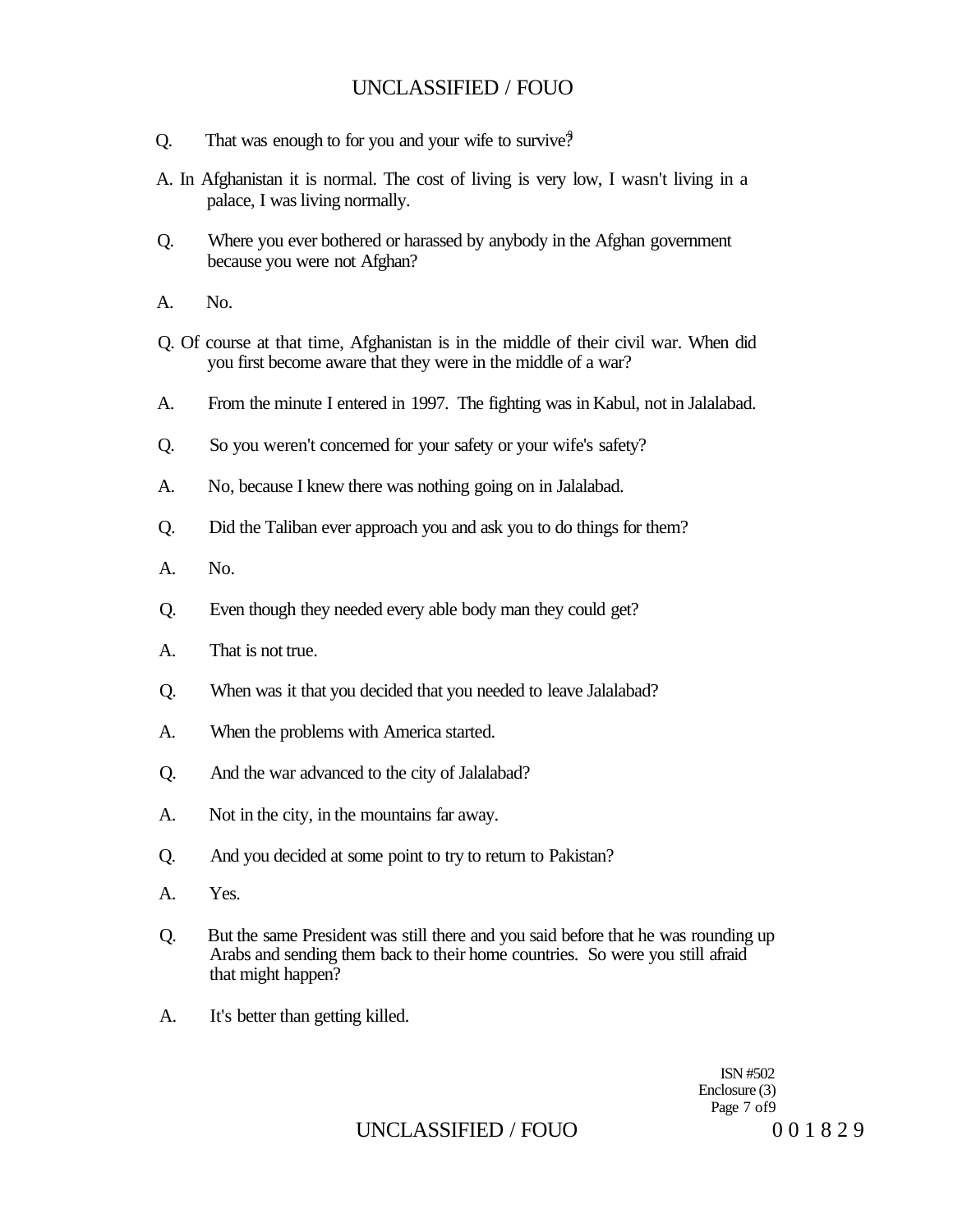- Q. So please explain how it was that you were captured.
- A. My wife's brother came to me and said you and my sister should return to Pakistan. I told him to take his sister to Pakistan and then come back and I will give you everything that we have in the house. Then I will go by myself through the mountains. I couldn't go through the main road because I am an Arab. That way, when he entered Pakistan with all these household goods there would be no problem. I would just walk through the mountains. When Jalalabad was captured I heard that a lot of Arabs had been killed there. So everyone escaped. That was during the month of Ramadan. So we went to a village. I stayed there for about ten days when the head of the village came to me. He told us we had to leave because it was possible that the Americans would bomb the village if they knew Arabs were there. So they took us to the village of Tora Bora and we stayed about twenty days. We were told to stay there until they could find an Afghani guide to show us the way. The sixth night a man came and took us. We started walking with this man through the valleys where we were bombed. A lot of people were killed and I was injured. I surrendered the next morning to the Afghans. They took me to Jalalabad and then to Kabul and then to Bagram, and Kandahar to Cuba.
- Q. So you never made it back to Pakistan?
- A. No.
- Q. Who were the Afghanis that you surrendered to?
- A. The new government.
- Q. So, if we understand correctly, you did your training a long time ago in the camp. Nobody tried to make you fight in the war and you didn't volunteer to fight in the war.
- A. Yes, who would I fight?
- Q. I thought perhaps the Taliban would want you to help them fight against the Northern Alliance.
- A. No. I heard that they never forced anybody to fight.
- Q. Are you part of any group of people that is sympathetic to the Taliban or the Al-Qaida?
- A. No, what do I have to do with the Taliban or AI-Qaida?

ISN #502 Enclosure (3) Page 8 of9

UNCLASSIFIED / FOUO